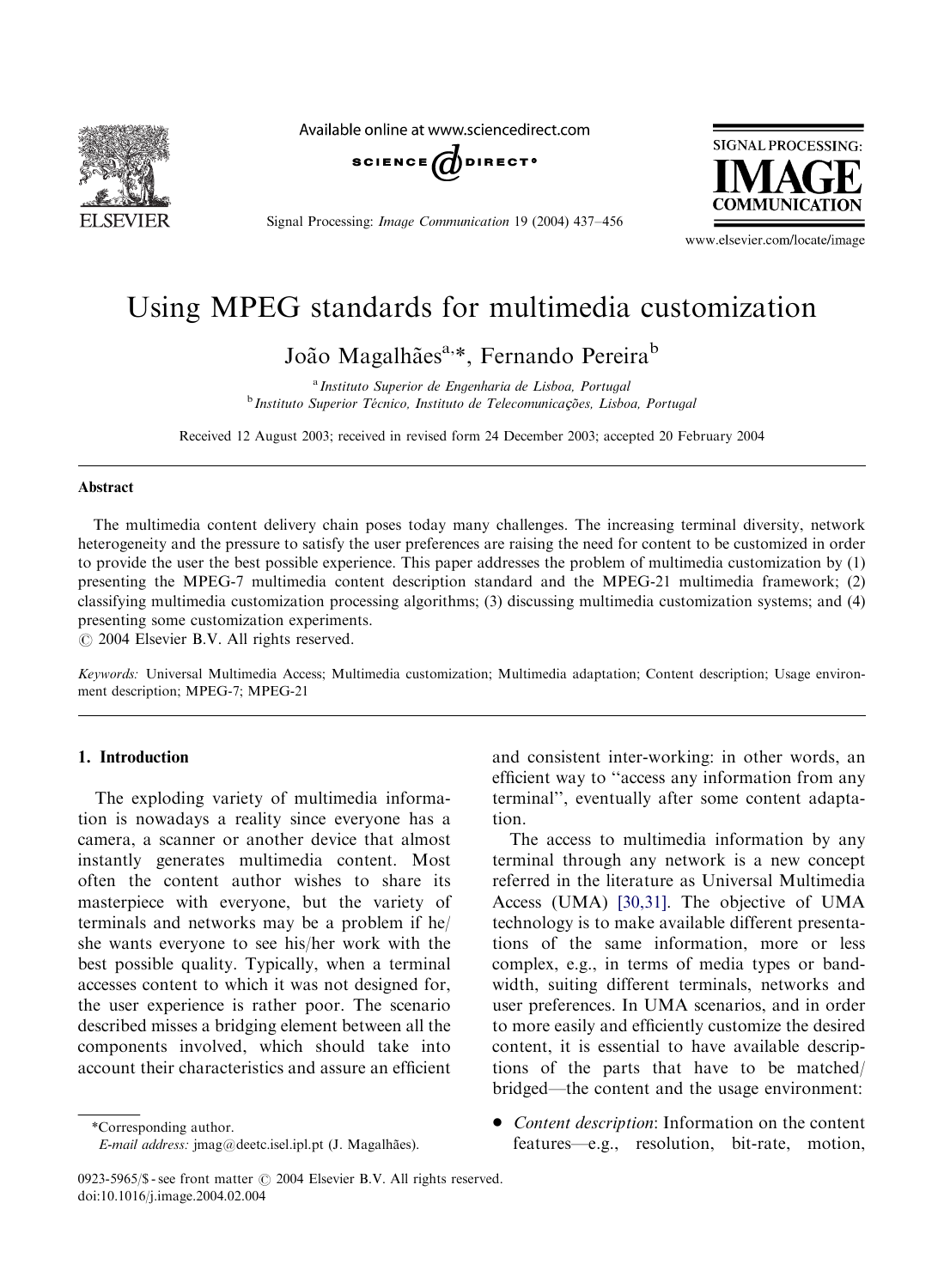color, pitch, temporal structure, genre—which may be instrumental to perform an efficient customization of that content; if an adequate content description is available, there is no need to extract on-the-fly content features to perform an adequate adaptation.

• Usage environment description: Information on the usage conditions—e.g., terminal, network, user preferences, natural environment—which determine the quality of the experience to be provided through an adequate customized variation of the pretended content. If no usage environment description is available, it is difficult to provide adapted content adequately fitting the consumption conditions.

These descriptions have to be matched by some module in the content delivery chain that will produce and implement a decision to perform a set of content customization operations to provide the user with the content for the best possible experience.

MPEG has dedicated large efforts to the standardization of tools for such application scenarios in terms of three major dimensions: content coding (MPEG-1, MPEG-2 and MPEG-4), content description (MPEG-7 [\[17\]\)](#page-18-0) and usage environment description (MPEG-21 [\[20\]](#page-18-0)). The major objective of this paper is to discuss the role of the various MPEG standards in the context of multimedia customization scenarios and to contribute for a better organization and understanding of the multimedia customization problem.

This paper is organized as follows: Section 2 presents the MPEG-21 vision of a multimedia framework aiming to enable the transparent and augmented use of multimedia resources across a wide range of networks, devices, and communities; a brief description of MPEG-7 capabilities which may fit in the MPEG-21 framework is also made in this section. Section 3 organizes the several types of multimedia processing algorithms which may be used for the content matching process to the usage environment characteristics. Section 4 overviews multimedia customization systems available in the literature and proposes a rather generic system architecture [\[14\]](#page-18-0) fitting in the MPEG-21 multimedia framework. Finally, Sections 5 and 6

present some experiments and the final remarks regarding the presented work.

#### 2. The MPEG-21 multimedia framework

Considering all the issues inherent to a content delivery chain (and not only in the UMA perspective), the MPEG-21 standard [\[17\]](#page-18-0) proposes to define a multimedia framework for the transparent multimedia delivery and consumption by all players in the delivery and consumption chain. In this framework, many standard technologies are needed to provide the various functionalities required such as coding, multiplexing, synchronization, description, rights expression, rights management, etc. The MPEG-21 framework will make use of the relevant available standards providing efficient solutions for some of these functionalities, e.g. MPEG-4 for coding and MPEG-7 for description, and will develop new standards whenever required.

In the context of the MPEG-21 multimedia framework, the main entities are Users and Digital Items, see Fig. 1:

• An *MPEG-21 User* is any entity that interacts within the multimedia framework: it can be a content creator, a content distributor, or a content consumer (end user). Users include individuals, consumers, communities, organisations, corporations, consortia, and governments. Users are identified specifically by their relationships to others Users for a certain



Fig. 1. A representation of the MPEG-21 multimedia framework.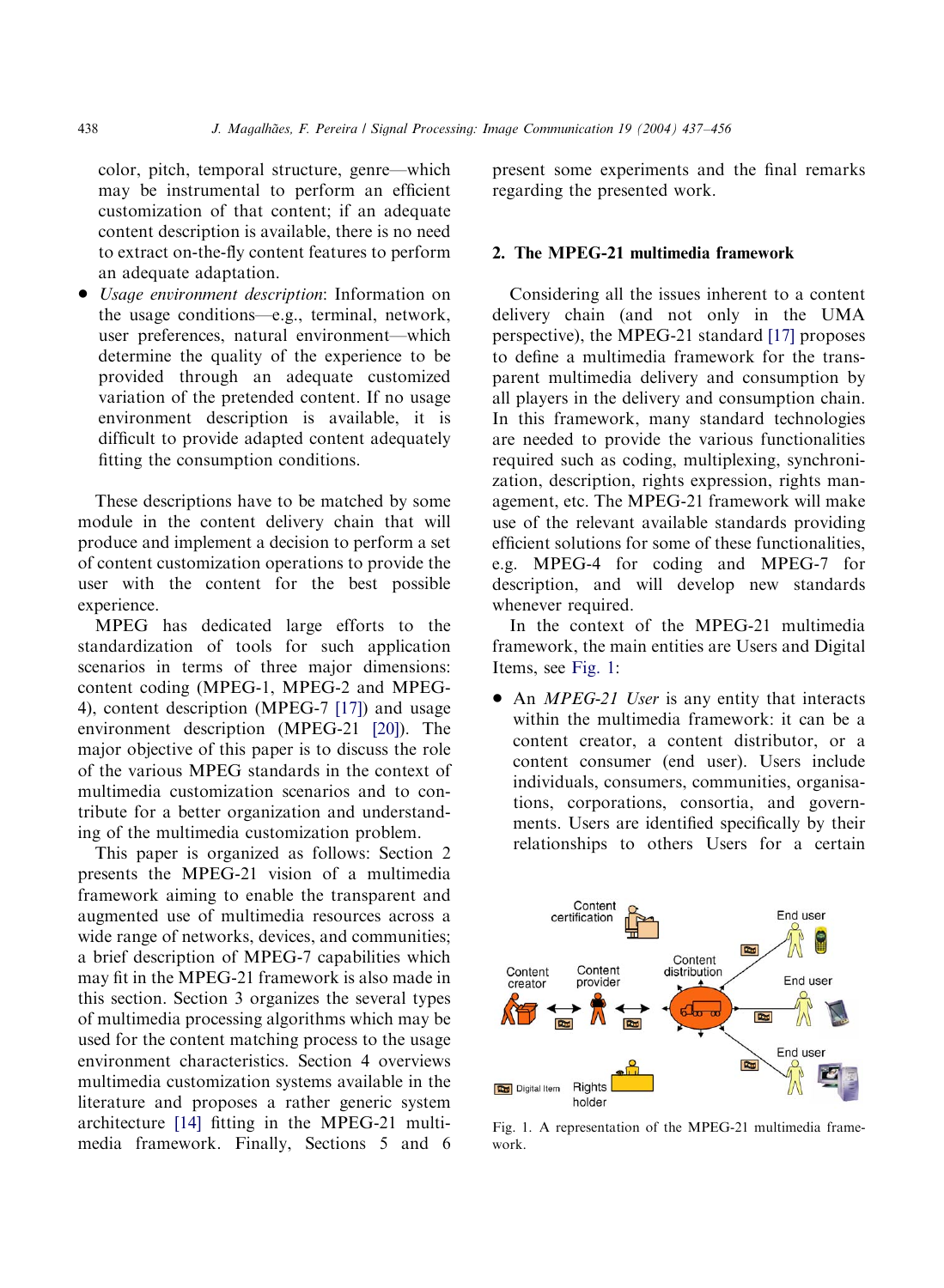interaction. From a purely technical perspective, MPEG-21 makes no distinction between a ''content provider'' and a ''consumer''—both are Users in the MPEG-21 multimedia framework.

• The *Digital Item* is the fundamental unit of distribution and transaction among Users in the MPEG-21 multimedia framework. It is a structured digital object with resources (the content), unique identification and corresponding metadata (e.g. MPEG-7 description). The structure relates to the relationships among the parts of the Digital Item, both resources and metadata.

Once the content (in the form of Digital Items resources) will be exchanged in the defined framework, there will be entities that will offer content customization functionalities to achieve an optimal end user experience. Therefore, MPEG-21 sets the trail to create a complete UMA system, where such entities will play the role of the "bridging element between the parts that have to be matched/bridged''—the multimedia content and the usage environment.

#### 2.1. Multimedia content description

To facilitate the development of powerful applications for multimedia information retrieval, customization, distribution, and manipulation, some knowledge about the multimedia content characteristics is essential in any content delivery chain [\[4\]](#page-18-0). The best the content is known, the more efficient it may be processed, whatever the type of processing to be applied. Content description typically considers two types of features: features about the content but that cannot be extracted directly from the content, such as titles and names, and features conveying information that is present in the content, such as colors, melodies, or events. The second type of features may be low-level or high-level depending on their abstraction or semantic level [\[21\].](#page-18-0) Both low-level and high-level (semantic) features may be useful to decide on the best customizations to be performed, e.g. content segment semantics is useful to create a summary based on related user preferences while motion

activity may be important for the filtering of violent action segments.

MPEG-7 addresses the multimedia content description problem at different levels: it offers a wide range of description tools that consider both low-level features such as color and pitch as well as high-level features such as the name of the characters in a scene or the title of a movie.  $MPEG-7$  provides a set of description tools intended to characterize the audiovisual content in terms of the type of features listed above. The standard separates the descriptions from the content but provides linking mechanisms between the content and the descriptions. Also more than one description may exist for the same content depending on the needs the descriptions intend to address. The types of description tools specified by the MPEG-7 standard are [\[17\]:](#page-18-0)

- $\bullet$  *Descriptors* (*D*): Represent a feature, and define the syntax and semantics of the feature representation.
- Description Schemes  $(DS)$ : Specify the structure and semantics of the relationships between their components, which may be both Descriptors, and Description Schemes.
- Description Definition Language (DDL): Allows the creation of new Description Schemes, as well as the extension of existing Description Schemes.
- Systems Tools: Support the multiplexing of descriptions, synchronization of descriptions with the associated content, binary representation for efficient storage and transmission, management and protection of intellectual property, etc.

MPEG has invested a great effort in the standardization of MPEG-7 description tools for UMA applications [\[33\]](#page-19-0). This makes MPEG-7 the most powerful content description solution available for UMA environments and thus has been chosen for describing content in the context of the UMA system later described in this paper. The MPEG-7 UMA related description tools are grouped into three categories:

• Media description tools: Describe the media; typical features include the storage support, the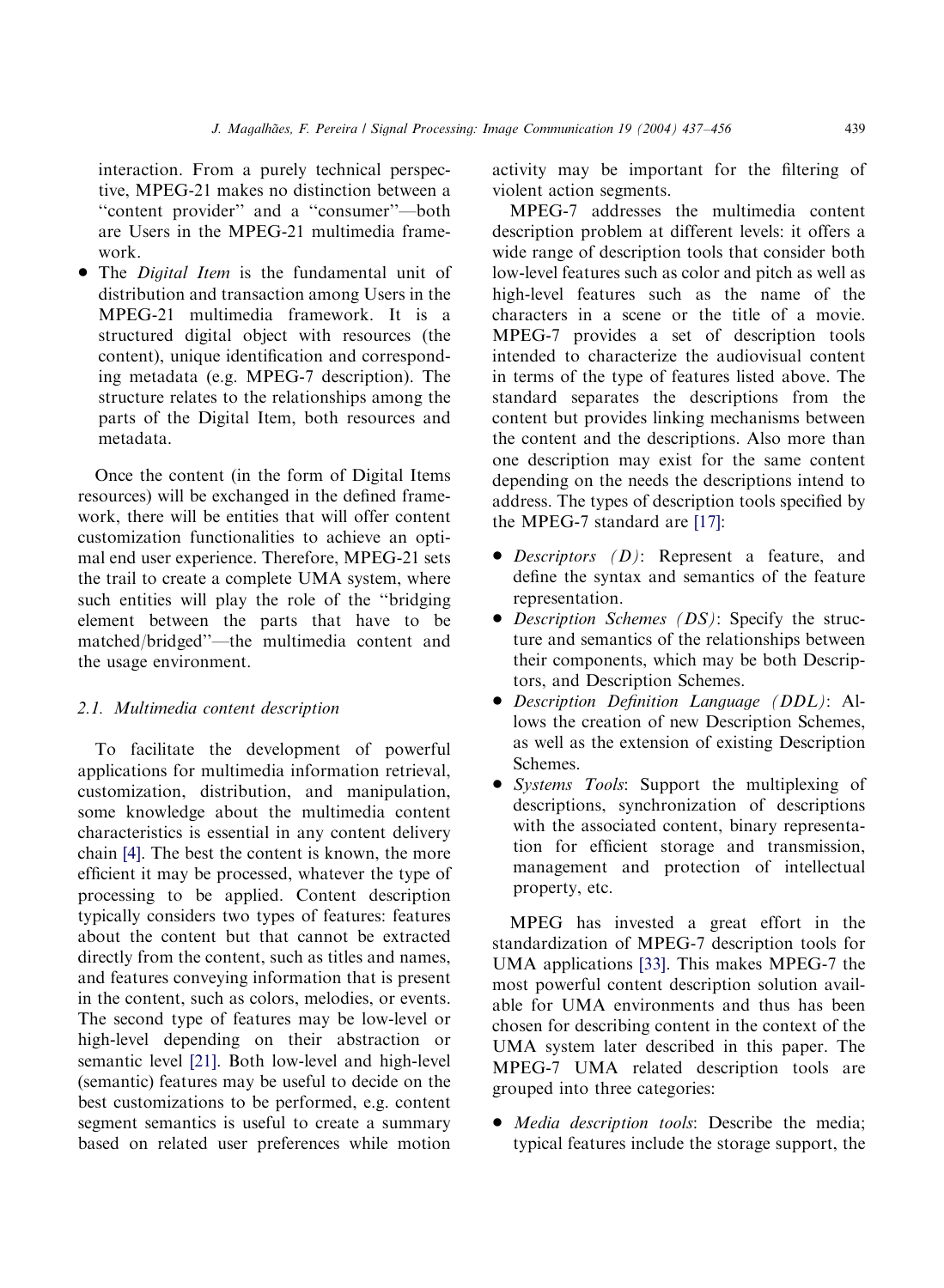coding format, coding parameters, and the identification of the media. One of the most powerful tools regards transcoding hints, which improves the quality and reduces the complexity of transcoding applications (e.g. regions of interest, motion vectors).

- Content structure and semantic description tools: Describe the audiovisual content from the viewpoint of its structure and semantics; the content is organized in segments that represent its spatial, temporal or spatial–temporal structure.
- Content navigation and access: Facilitate the browsing and retrieval of audiovisual content and the management of different versions of the same content, notably summaries, views and variations. With MPEG-7 summarization tools, multiple summaries of the same content can be specified at different levels of detail, without the need for generating or storing multiple variations of the content.

These description tools are built upon the MPEG-7 Multimedia Description Schemes basic elements (schema tools, basic data types, links and media localization) which provide the foundation for the development of MPEG-7 description tools [\[17\]](#page-18-0).

To create MPEG-7 descriptions, some amount ofanalysis is typically required to extract the features values. Fig. 2 illustrates a rather generic diagram of the multimedia features extraction process, where knowledge is learned from previous analysis, to improve future feature extraction and classification (this analysis ranges from low-level to high-level). There are many papers in the

literature describing the extraction of both lowlevel features and high-level features. Wang et al. [\[36\]](#page-19-0), present an overview of multimedia content low-level analysis techniques: while the extraction of low-level characteristics typically poses no significant problem but the choice of what to extract to achieve the desired goals, the same is not true when semantic characteristics have to be extracted by means of automatic analysis. To create semantic descriptions, semi-automatic analysis tools allowing humans to complement and/or train the analysis algorithms may be essential. Snoek and Worring present in [\[29\]](#page-19-0) a review of multimodal indexing techniques for high-level information extraction.

Several developments have been presented in terms of high-level analysis, the most notable using machine learning/pattern recognition algorithms to identify objects, and detect concepts and conceptual relations from multimedia content. Vasconcelos et al. [\[34\]](#page-19-0) and Naphade et al. [\[24\]](#page-19-0) used Bayesian networks to characterize multimedia semantic features, e.g. indoor/outdoor, forest, sky, water, explosions, rocket launches; similar work has been done by Adams et al. [\[1\]](#page-18-0) where features from audio, video and text modalities are individually classified in an earlier stage, to be later combined for the detection of semantic concepts; Benitez et al. [\[3\]](#page-18-0) proposed a way to discover and measure statistical relationships among concepts, from images and corresponding text annotations; finally, Tansley et al. [\[32\]](#page-19-0) proposed a four layer semantic representation framework, where each layer encodes information at an increasingly symbolic level.



Fig. 2. Low-level and high-level features extraction.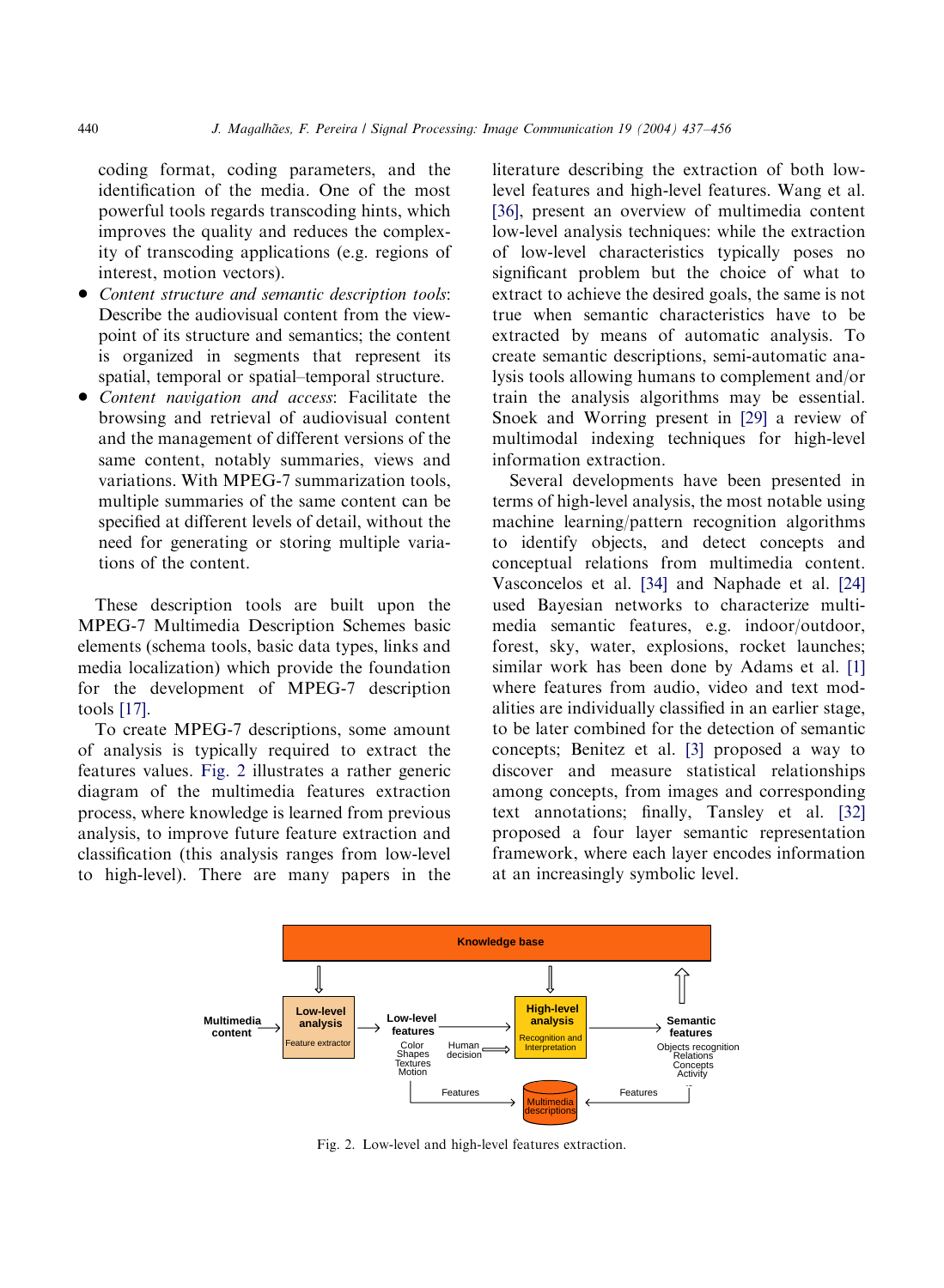All these works achieve valuable results by employing learning-based approaches to extract high-level information from multimedia content. Semantic content analysis is nowadays a very active research field, with promising advances in upcoming years—the reader is referred to [\[36,29,28\],](#page-19-0) where the content analysis problem is further discussed.

# 2.2. Multimedia usage environment description

The previous section presented MPEG-7 as the standard solution to describe the multimedia content to be accessed. The other side of the UMA problem, the usage environment, may also be very heterogeneous due to the different terminals, networks and so forth that may be present. With a standard solution providing information on the usage environment key dimensions, it would be much easier for an application to customize its content and services to the usage environment conditions. Moreover it would improve applications portability since an application could be developed so that it checks the (standard) conditions in which it would be running and behave accordingly.

Part 7 of the MPEG-21 standard—called Digital Item Adaptation (DIA) [\[19\]](#page-18-0)—has been created mainly to address the usage environment description problem. A diversity of dimensions characterizing the usage environment may enter in the equation that rules the content adaptation/delivery strategy. MPEG-21 DIA considers four major dimensions for usage environment characterization, which have been proposed to MPEG by the authors of this paper [\[15\]](#page-18-0):

- Terminal characteristics: The most commonly used software with which a user accesses multimedia content is a Web browser and its plug-ins. The browser is dependent on the hardware and software characteristics on the top of which it is running: multimedia decoding software, display resolution, display size, number of colors, audio capabilities, input capabilities (e.g. keyboard type), etc.
- Network characteristics: The access network can be the cause of very annoying effects for the

user: delay, bandwidth shortage, channel errors, etc. The access network should be described as completely as possible to prevent as much as possible delays or pauses in the content rendering.

- *Natural environment characteristics*: This usage environment dimension includes the natural features regarding the surrounding usage environment that may influence the content adaptation: location, illumination, altitude, temperature, etc.
- User preferences: The last element in the content chain: the human user. This dimension holds information regarding his/her preferences, such as genre, and advertisement tastes, but also about disabilities. More general information on preferences can also be used such as food and accommodation preferences for advertising or retrieval.

In a broader sense, the term ''usage environment'' concerns all user related information that can be described and can be used also for other purposes than multimedia content customization. For example, credit card numbers are part of the user environment but this information is not that important from the point of view of content customization (although it is essential for billing purposes).

# 2.3. The MPEG wrapping

Starting with the more traditional coding tools such as MPEG-1, and MPEG-2, and the recent scalable video coding tools such as MPEG-4 Fine-Grain-Scalability (FGS), and passing through MPEG-7 content description, MPEG standardization culminates with the MPEG-21 multimedia framework which offers a wrapper to allow all the pieces in a multimedia customization chain to integrate and interact with each other. [Fig. 3](#page-5-0) depicts a possible configuration of a multimedia customization chain using all MPEG standards. The Digital Item (DI) and the DIA Usage Environment Description are concrete representations of the two sides of this chain.

At the server side, there is the DI with its resources (the content variations) and the corresponding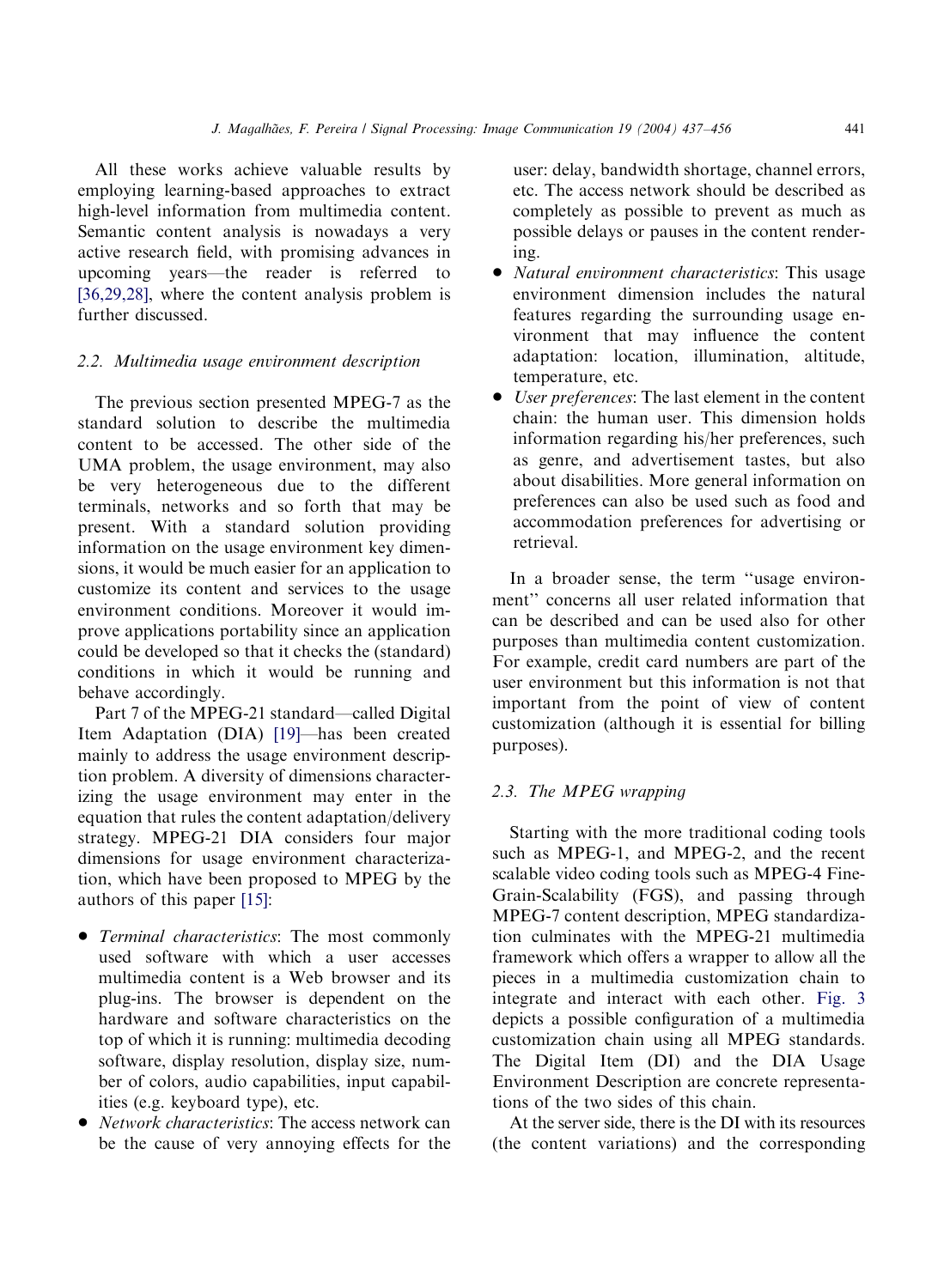<span id="page-5-0"></span>

Fig. 3. MPEG wrapping for multimedia customization (in the form of retrieval, summarization, adaptation, or personalization).

descriptions. The content resources may exist in several resolutions and formats; for example, the same Digital Item may have a non-scalable resource variation (e.g. MPEG-1) and a scalable resource variation (e.g. MPEG-4 FGS).

At the end user side, the MPEG-21 DIA UED describes the environment (terminal, network, natural environment, and user preferences) where the content is to be consumed. When the user performs a query or defines a choice, his request is accompanied by the DIA UED, thus enabling a customizing application to explore this information to create the right content variation to provide the best possible user experience.

Finally, the application at the center of Fig. 3 is responsible for matching the user query (and the associated DIA UED) and the Digital Item, either by selecting the most adequate available variation, or by performing some adaptation. When processing a user query, the customizing application creates an adapted variation of the Digital Item to be sent to the user—the new variation and its corresponding description may also be added to the DI resources available at the server.

The user query response may be delivered through a network, eventually using a real-time connection. In this case, the streaming module will stream the scalable or non-scalable content to the user; in the case real-time transcoding is been performed, it may happen that real time adjustments to the transcoding process are implemented using measures which characterize, for example, the network fluctuations.

# 3. Multimedia customization processing

Several content customization techniques may have to be combined to achieve the optimal result in terms of final user experience. [Fig. 4](#page-6-0) presents a possible categorization and a non-exhaustive list of adaptation operations that a content customization engine may perform to the basic media types: text, image, audio, speech, video and synthetic content. The content customization operations are divided in two major categories:

• Selection: Supposing that several variations of the same content or even several alternative content pieces addressing different kinds of user constraints are available, content selection corresponds to the identification of the most adequate content asset from those available to be sent to the user. The selected variation may be already adequate enough or may need further adaptation as explained below. Existing content variations may include the same or different data types (e.g. video replaced by an image or text converted to speech using a crossmodal transformation). Content selection may involve sending different information to different users not only based on their technical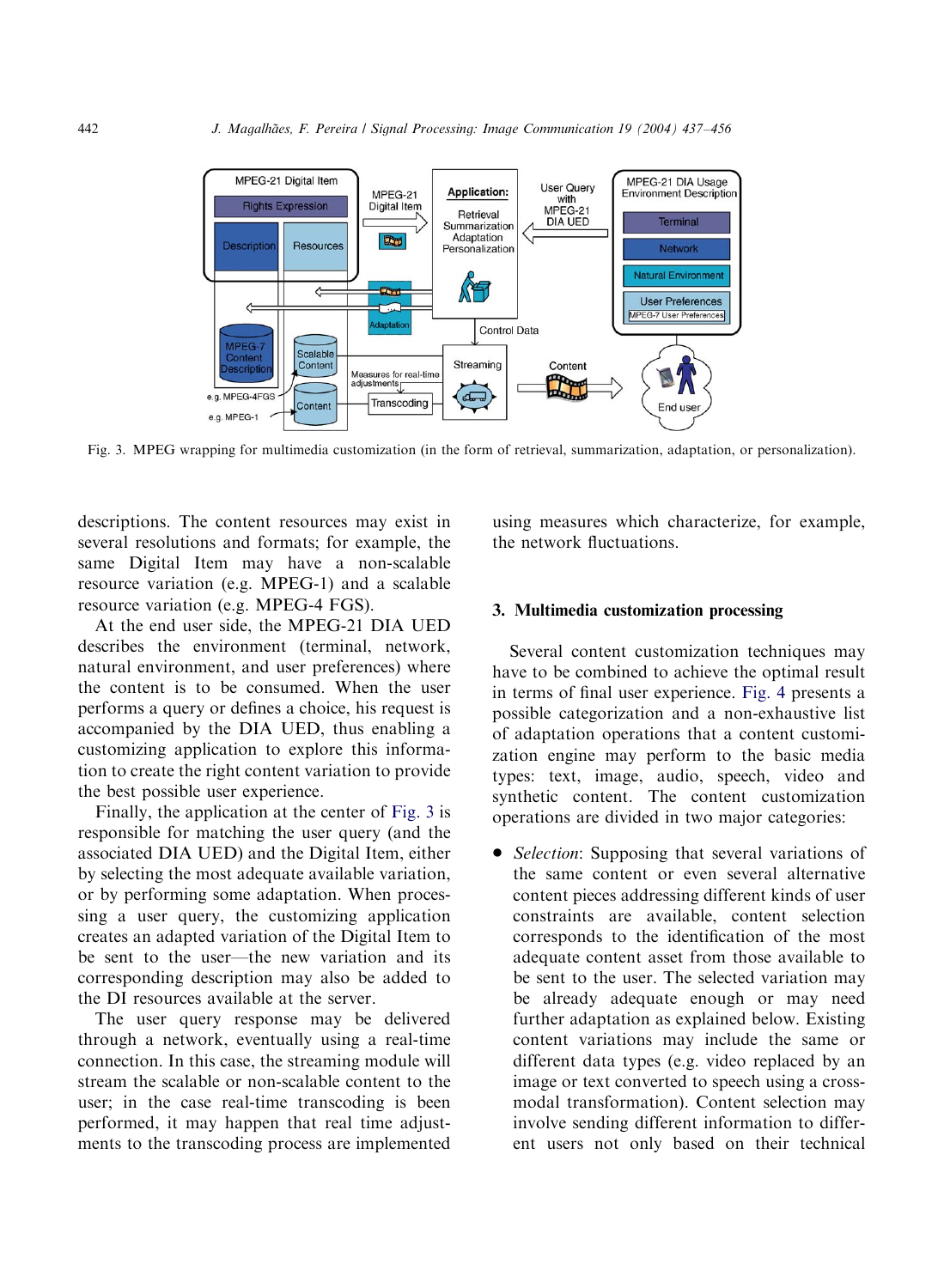<span id="page-6-0"></span>

Fig. 4. Organization of multimedia content customization solutions.

capabilities, e.g. bit-rate and video decoder, but also on their location or preferences: for example, a different advertising banner depending on their local temperature for a higher impact (e.g. ice cream shop versus tea house). The several content variations may be organized as an MPEG-21 Digital Item, categorized as choices according to some description features, e.g., bit-rate or genre.

• *Adaptation*: Involves the transformation of the content asset above selected (one of the resources in the context of an MPEG-21 Digital Item) according to some criteria, if the available variation is not already adequate enough. This process typically requires a lot more of computational effort compared with the simple customization by selection, since for some content transformations heavy signal processing algorithms may have to be performed, many times with a low delay. It is here proposed to cluster the various customization by adaptation solutions by using three major classes: terminal and network driven, perception driven, and semantic driven.

It must be pointed out that the adopted adaptation solution may be a combination of several adaptation techniques, e.g. a summary with the goals in a football match at a lower bitrate which combines semantic abstraction with transcoding.

#### 3.1. Terminal and network driven adaptation

The consumption device and the network capabilities may pose a serious barrier to the content distribution and consumption. This category of adaptations aims to reduce the content consumption requirements by adjusting the source content to the device and network capabilities. Major examples of terminal and network driven adaptation solutions are transcoding, transmoding and scalable coding.

This type of adaptation may be achieved through signal processing operations (e.g. in time, space or frequency) applied in the compressed domain (e.g. DCT domain) or, at least, decoding as less as possible the bitstream to decrease the complexity of the process—typically called transcoding. When the terminal does not have the capability to consume certain media types, transmoding or modality conversion may be the solution; for example, it may imply the conversion of video to text or video to images to match the terminal decoding capabilities. Scalable coding techniques organize the content bitstream into consumption layers, which are truncated depending on the terminal/network resources, thus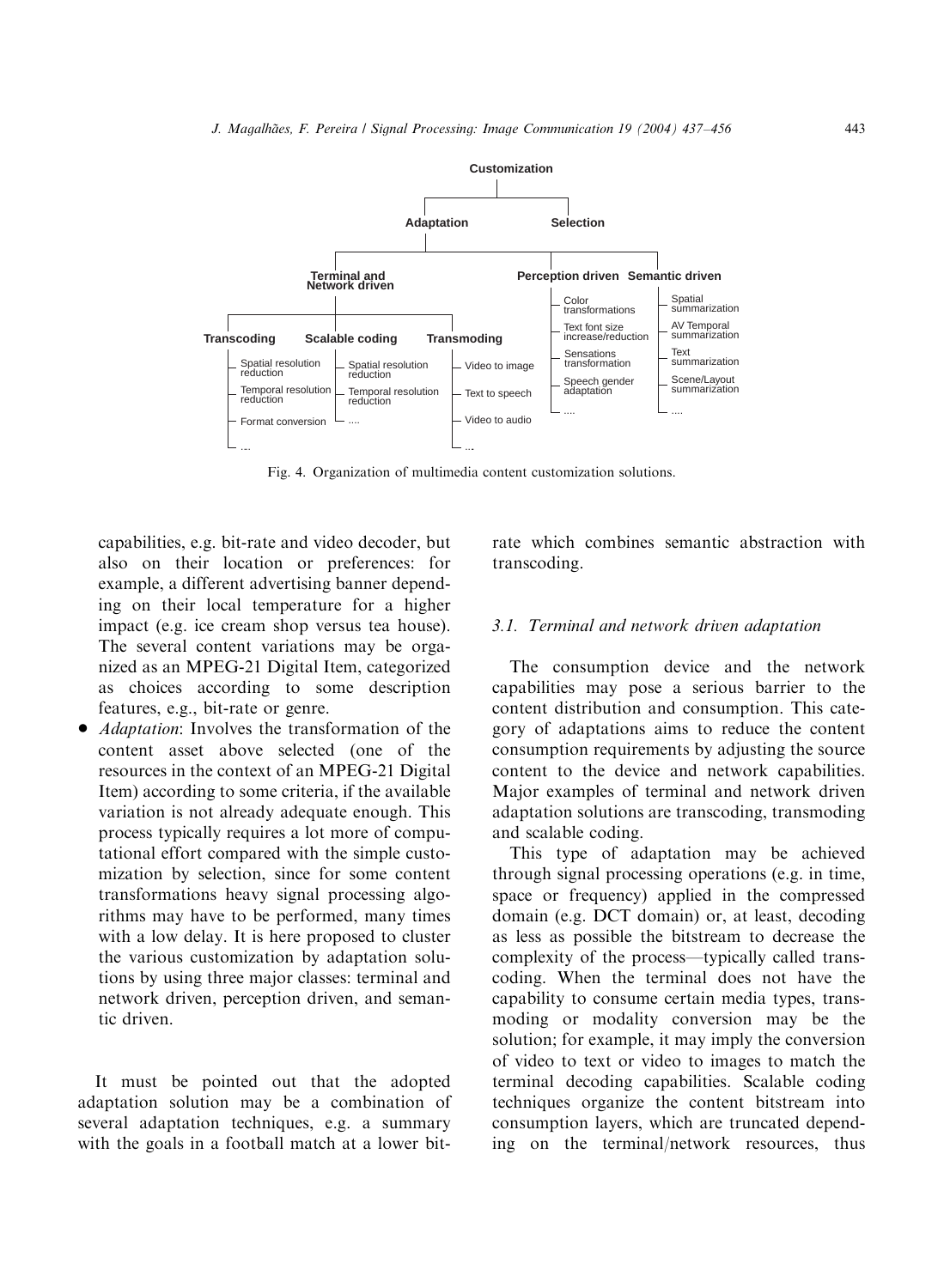avoiding any expensive real-time signal processing operations.

# 3.1.1. Transcoding

Transcoding is intended to decrease the required content resources and thus matching the available network/terminal consumption capabilities, keeping the same content modality. Examples are format conversion, temporal/spatial resolution reduction, higher frequency DCT coefficients removal, or quantization step reduction. The relevant signal-processing algorithms will require different resources depending on how the transcoding technique is implemented:

- Uncompressed domain adaptation: This type of adaptation techniques typically requires large resources in terms of memory and CPU (assuming the content available is coded). Even though this approach entails a lower implementation cost, it becomes quite inefficient since the content must be passed to the uncompressed domain to be adapted and then recompressed. Besides the high computational costs (notably for real-time implementations), this solution also implies a quality reduction, e.g. due to the accumulation of the coding (quantization) errors. Format conversion using this technique entails a certain loss of quality, due to the encode–decode–encode processing chain.
- \* Compressed domain adaptation: Compressed domain adaptation techniques offer faster processing, consume fewer resources, and in principle provide better quality; however, this type of processing may be more complex in terms of implementation since adequate transcoding algorithms have to be developed [\[35,11,7\].](#page-19-0) Format conversions in the com-

pressed domain can also be more easily achieved when using similar coding formats, e.g. H.263 to MPEG-4 Simple profile.

Transcoding adaptation requires signal-processing techniques that may consume large resources, e.g. in terms of computational power and memory. Thus it may become quite expensive to achieve a large-scale adaptation deployment when many onthe-fly adaptations are required.

#### 3.1.2. Transmoding

When the usage environment conditions do not allow to consume the content with its original media types, a modality transformation can be used to fit the consumption capabilities in terms of media types able to be consumed; for example, to transform text into audio, to extract key-frames from a video, or to use only the audio part of a movie. Fig. 5 shows a case where only one keyframe would be used for each segment, or the speech track would be converted into text. While the conversion of video to images may be rather simple, e.g., using a key-frame selection algorithm, other conversions such as voice to text may be much more complex to provide acceptable experiences.

#### 3.1.3. Scalable coding

Scalable coding intrinsically assumes that the content shall be distributed through heterogeneous networks and consumed by heterogeneous terminals. Thus, the content format already provides several consumption layers, more or less depending on the granularity adopted, to satisfy different consumption resources, decoupling the coding and adaptation processes. Content customization can



Fig. 5. Modality conversion: video to images and speech to text.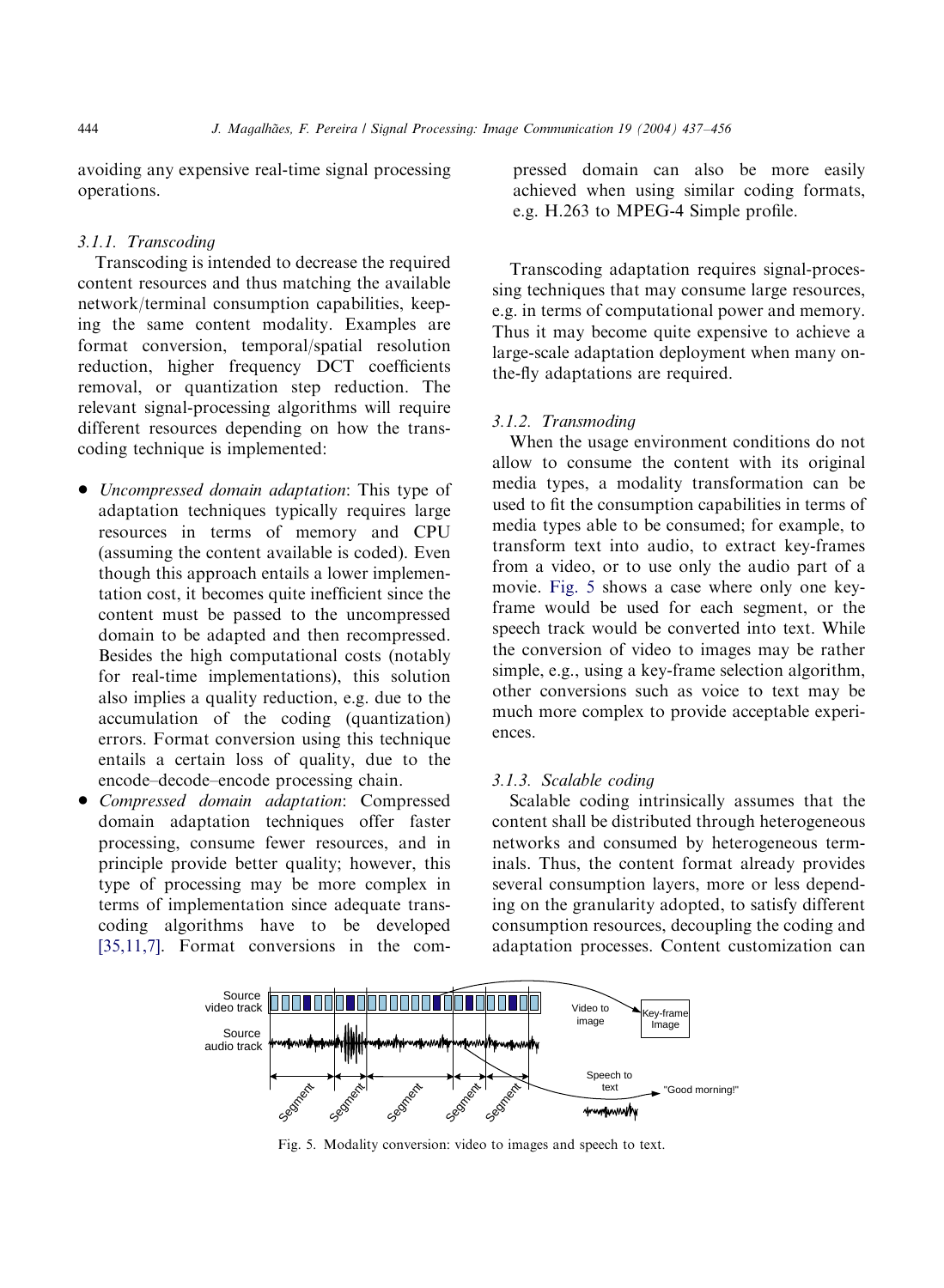use two major techniques to process scalable content:

• Scalable content truncation: A scalable coding technique compresses the data in question into multiple consumption layers with more or less granularity. Typically, one of the compressed layers is the base layer, which can be independently decoded and provide a basic quality. The other layers are enhancement layers, which can only be decoded together with the base layer, therefore successively providing better quality. The complete bitstream (i.e., the combination ofall the layers) provides the highest quality. Therefore scalable content does not require much adaptation processing when the access conditions vary, it is just a question of truncating the total bitstream depending on the constraints to be imposed, e.g. a bit-rate limitation. In Fig. 6(a), the various blue layers on the right can be dynamically used according to the quality that the user resources allow for. The types of scalability (e.g., spatial, temporal, SNR), its granularity as well as the efficiency of scalable coding techniques are today a hot research topic [\[37,2\]](#page-19-0). Considering the importance of the scalability concept in the context of the MPEG-21 framework, MPEG is currently involved in the development of a new scalable video coding standard which should provide fine grain scalability at almost no cost in terms of coding efficiency regarding the most advanced non-scalable solutions, e.g. H.264/AVC.

• Scalable content with a bitstream syntax description: This type of technique is based on the use of an XML based description of the (scalable) content bitstream syntax. The bitstream XML description may follow a generic bitstream syntax description language [\[26\],](#page-19-0) which supplies structures that can describe the bitstream syntax of the content to be processed, see Fig. 6(b). Whenever an adaptation has to be performed, the XML bitstream description is adapted instead of adapting directly the bitstream. Next, the transformed XML description is used to generate the adapted version of the bitstream by simply parsing the bitstream. If the bitstream syntax description language is generic enough, the adaptation engine can process the content without knowing its coding format. The MPEG-21 DIA specification [\[19\]](#page-18-0) already defines the so-called Bitstream Syntax Description Language (BSDL) and the generic Bitstream Syntax Schema (gBS Schema). BSDL is a normative language based on XML Schema making possible to design specific Bitstream Syntax Schemas (BSs) describing the syntax of particular scalable media resource formats. While BSDL makes it possible to design specific Bitstream Syntax Schemas describing the



Fig. 6. Scalable content adaptation: (a) scalable content truncation; (b) scalable content adaptation based on its binary syntax description.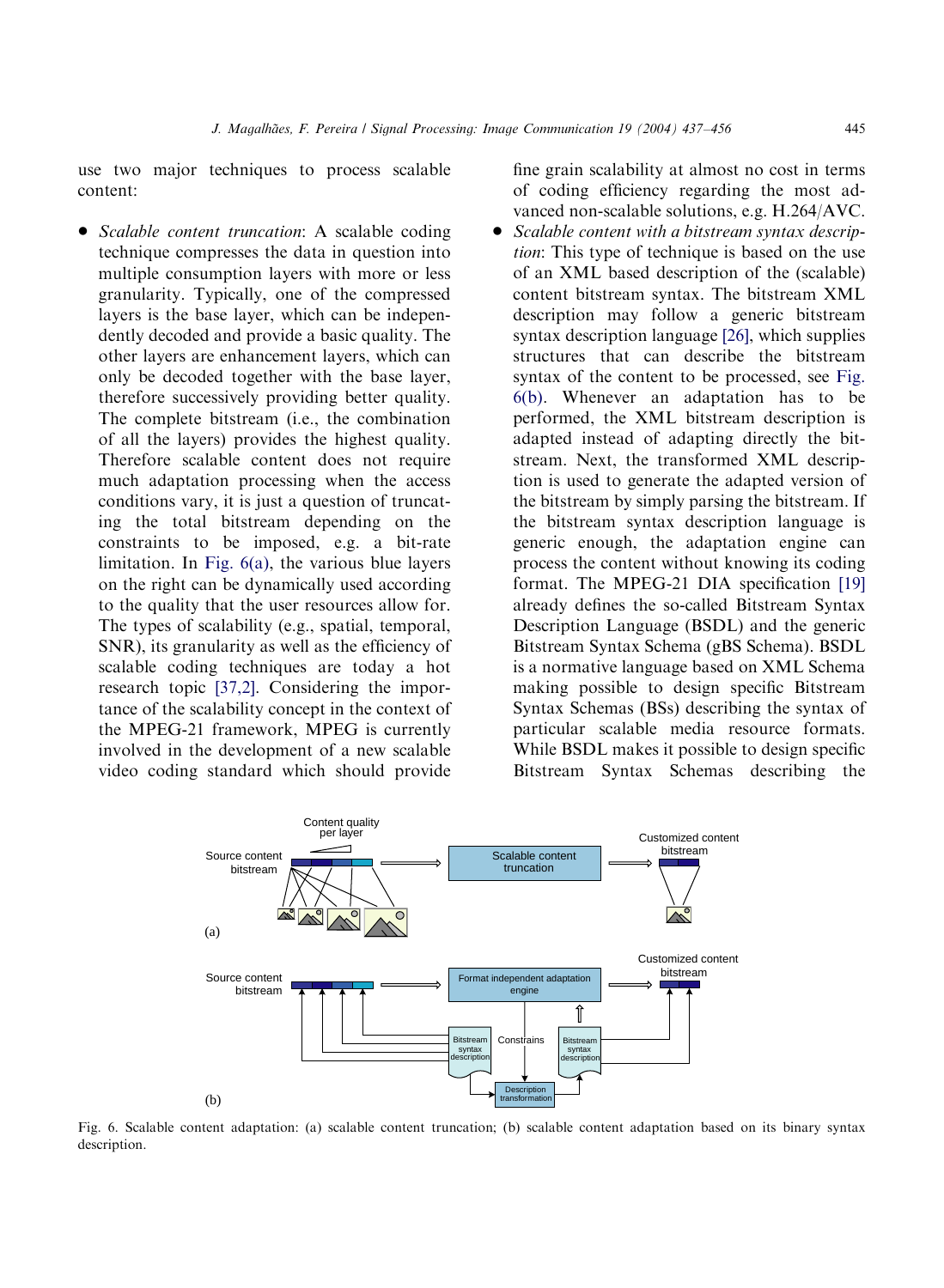syntax of particular media resource formats, gBS Schema enables resource format independent bitstream syntax descriptions (gBSDs) to be constructed. As a consequence, it becomes possible for resource format agnostic adaptation engines to transform bitstreams and associated syntax descriptions.

Nowadays, video distribution in heterogeneous networks mostly uses multiple stream transmission (simulcast) or scalable content techniques, either temporal or spatial (e.g., the PacketVideo streaming server [\[25\]\)](#page-19-0), since real-time processing is really minimal in these cases.

# 3.2. Perception driven adaptation

Perception driven adaptation regards transformations according to some user preferred sensation, or assisting a user with a certain perception limitation or condition. The user perception of the content will be different from its original version, for example, to address the needs of users with visual handicaps, e.g. color blind deficiencies, or specific preferences, e.g. in terms of visual temperature sensations. This class of customization operations considers all types of adaptations related to some human perceptual preference, characteristic or handicap:

- Sensation based: Audio and visual sensations conveyed by the content can be modified according to user preferences. For example: consider a color temperature adaptation providing different sensations in terms of warm or cold color temperatures [\[16\]](#page-18-0) or a spoken track for which the gender or emotion can be modified like in story telling applications.
- Handicap assistance: Certain user handicaps may be compensated or minimized in terms of content consumption by content transformations such as image color transformations, text color changes, and text size increasing. For example, a color blind person may need a transformation of the colors in the content into different levels of luminance.
- *Natural environment*: The natural (physical) environment may limit the user perception

capabilities and thus the user may need specific adaptations to maximize his/her access conditions. For instance, if a user is too far from the screen, then the text font size may have to be increased; if a user is driving, his/her attention (and his/her eyes) is focused on the road, and thus an adaptation to produce audio content only may have to be provided.

Most the human perception related adaptations must be performed in the compressed or uncompressed domain using adequate signal-processing techniques. As such, this type of adaptations is rather difficult to implement in large scale (in a server) in real-time due to the significant amount of computational resources that would be needed.

# 3.3. Semantic driven adaptation

Semantic adaptations involve the temporal and/ or spatial reduction of a certain multimedia asset, e.g. temporal duration or number of regions of interest, implying a certain degree of semantic knowledge. For example, the adaptation may create a smaller duration variation of the structured content, usually called summary, by selecting the temporal (and may be also spatial) segments that are more relevant according to some criteria (e.g. user preferences).

To accomplish such customizations, the (spatial and temporal) content structure and the content semantics is essential data (available in a description) to perform any type of semantic adaptation. Semantic customization may be achieved in several ways, notably:

• Temporal Summarization: The content is reduced to a smaller duration variation of the source by selecting only some of the content segments according to some (semantic) criteria [\[24\]](#page-19-0); sometimes also explicit duration constraints are imposed, e.g. a summary with the most violent moments of a movie but shorter than 2 min. Considering segmented content as shown in [Fig. 7,](#page-10-0) where the temporal segmentation may be described using MPEG-7 tools, the customization engine will select the relevant segments, matching the content description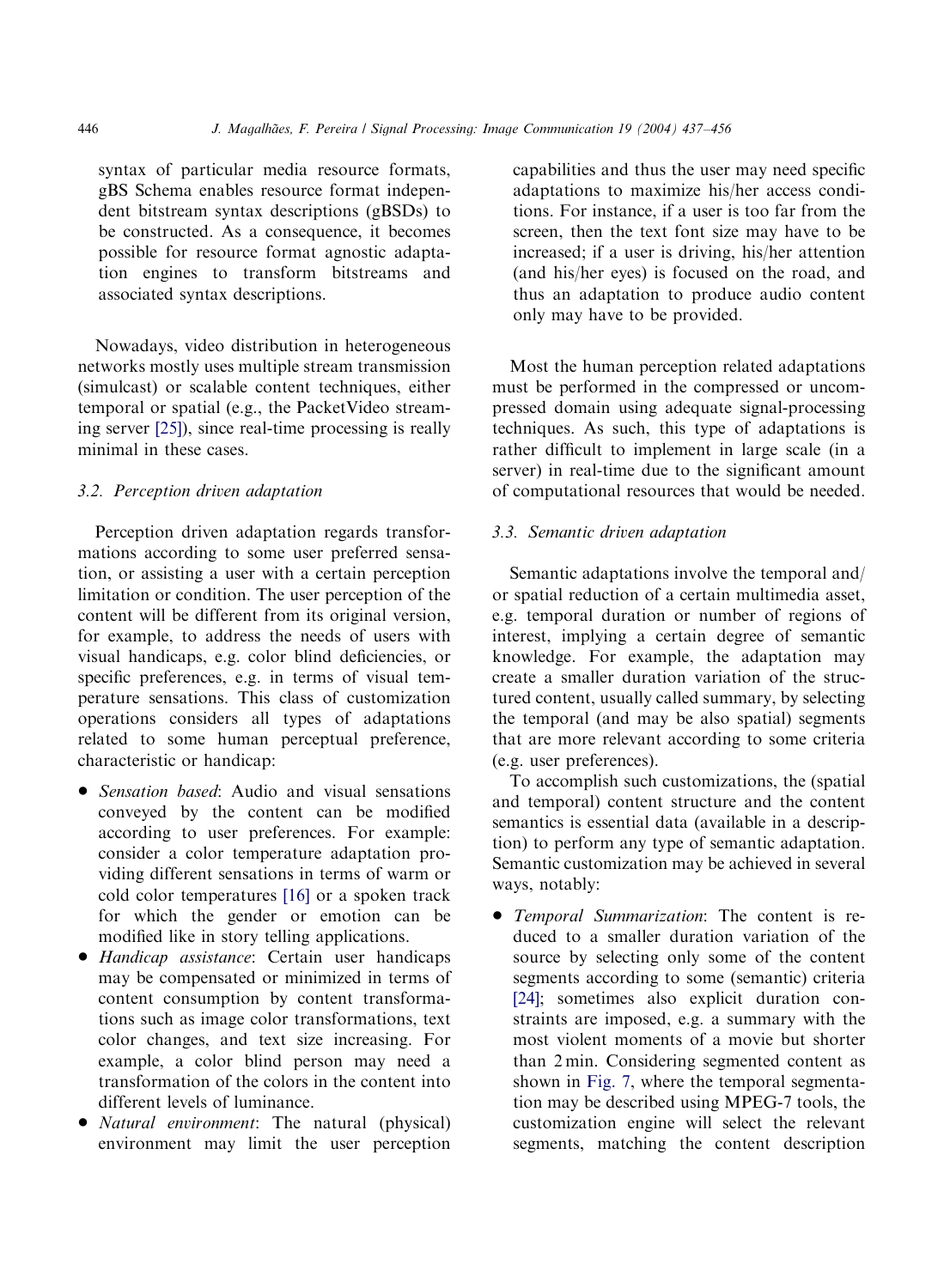<span id="page-10-0"></span>

Fig. 7. Summarization of temporally segmented content.

| <b>NEWS</b><br><b>BUSINESS</b>     | TODAY'S HIGHLIGHTS.<br><b>Clinton Lauds</b>    | <b><i><u>Adlinación</u></i></b> Westfre                                                                                                                            | <b>NEWS</b><br><b>BUSINESS</b> | TODAY'S HIGHLIGHTS.<br><b>Clinton Lauds</b>    | <b>Indirecting Weather</b> |
|------------------------------------|------------------------------------------------|--------------------------------------------------------------------------------------------------------------------------------------------------------------------|--------------------------------|------------------------------------------------|----------------------------|
| <b>SPORTS</b><br>LIFE              | <b>Peace Plan</b>                              |                                                                                                                                                                    | <b>SPORTS</b><br><b>LIFE</b>   | <b>Peace Plan</b>                              |                            |
| <b>ARTS</b>                        | <b>Inflation Fear on</b><br><b>Wall Street</b> | verseer                                                                                                                                                            | <b>ARTS</b>                    | <b>Inflation Fear on</b><br><b>Wall Street</b> | <b>HOME</b>                |
| loyaKaribean<br>existente partenti | <b>Pennant Race</b><br><b>Heats Up</b>         |                                                                                                                                                                    |                                | <b>Pennant Race</b><br><b>Heats Up</b>         |                            |
|                                    | <b>Record Box</b><br><b>Office Receipts</b>    | <b>Philly's Current Conditons</b><br>$\frac{mt}{t}$<br>Stricts 87° Mostly Cloudy<br>wind:from the NV at firmsh<br>relative humidity: 59%<br>barometer:29.87 inches |                                |                                                |                            |

Fig. 8. Spatial/scene summarization example.

with the user preferences, to create the most adequate audiovisual summary of the source material.

• Spatiallscene summarization: Semantic adaptation may also be applied to a spatially segmented content (a scene or layout) [\[8\].](#page-18-0) A scene is composed by several individual (spatial) content segments, each of them with a semantic description  $[23]$ . The summarization of a scene may involve the evaluation of each individual spatial segment in terms of semantic relevance for the concerned user, and the consequent customization by removing some of the spatial segments or by attributing them a lower quality or resolution if spatial summarization is combined with some kind of transcoding. Fig. 8 illustrates a scene (spatial) summarization example where several spatial segments were removed from the scene, thus summarizing it to a lower complexity scene more adjusted to the user interests.

Both Figs. 7 and 8 examples illustrates summarization by segment selection, but some adaptation

of each segment individually may also be considered; for example, it is rather common to combine summarization with adaptation techniques such as segment spatial resolution reduction, segment quality reduction, or segment temporal resolution reduction.

The creation of summaries depends very much on the richness and precision of the MPEG-7 descriptions in terms of content structure and content semantics. This is not such a major problem for other types of adaptations such as transcoding because they typically depend on features that are very objective and almost always available in the content description such as the coding format or the video spatial resolution.

# 4. MPEG-based Universal Multimedia Access system

In principle, content customization can be performed in three different places along the multimedia chain: (1) at the content server, (2) at a proxy server, and (3) at the end user terminal.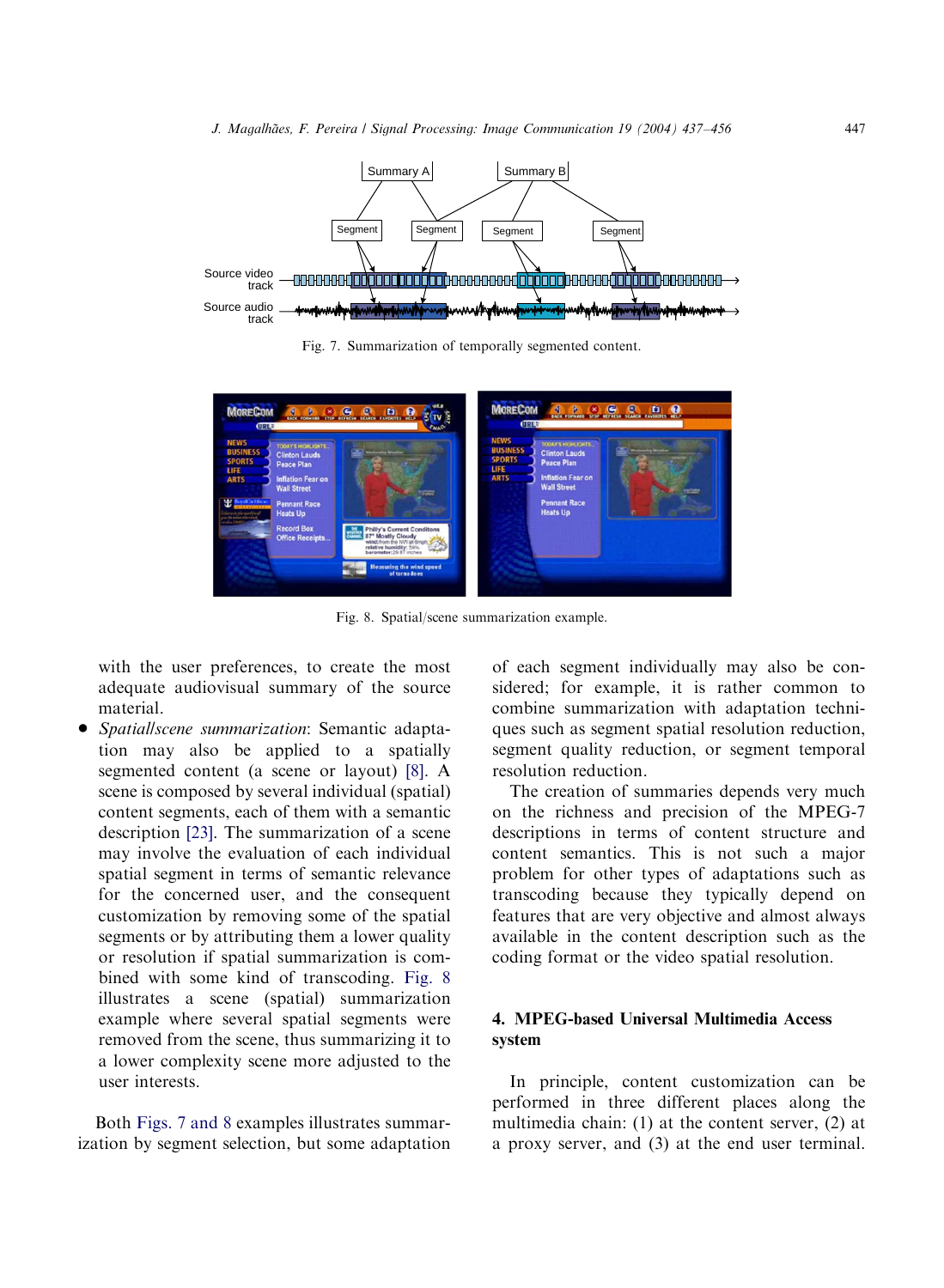The customization of multimedia data at the terminal is typically not feasible due to the limited (terminal and network) resources normally available on most terminals, notably mobile terminals. However there are cases where some degree of customization is performed at the end user terminal, for example, due to the associated advantages in terms of user preferences privacy.

Multimedia customization systems proliferate in the literature in the form of retrieval, summarization, adaptation or personalization systems; they all use one or a combination of the processing techniques described in the previous section. Also, there are systems which use previously extracted features (descriptions or annotations), while others extract them on real-time. Several systems for UMA have already been described in the literature: [\[1,10,5,6,8,23,22,18,13,12\]](#page-18-0) provide examples of such systems, many of them also using standard tools for some of their modules.

The systems presented in [\[1,10,5,6\]](#page-18-0) target semantic video retrieval/temporal summarization applications. For that purpose, Adams et al. [\[1\]](#page-18-0) view the multimedia semantic analysis as a pattern recognition/machine learning problem, where the semantic concept to be detected is learned by a probabilistic network which detects the concept in certain shots. Features from individual modalities (audio, video and text) are individually classified in an earlier stage, to be later combined for the detection of semantic concepts defined in a restricted lexicon. The system uses MPEG-7 descriptions created by tools that the authors made publicly available. A query by keyword retrieval application is used to access the video database. Joyce et al. [\[10\]](#page-18-0) present an architecture for content retrieval and navigation using a four layers data representation, where trainable agents create links between the layers, linking the content to semantic concepts. A query allows finding similar objects, the concepts related to that object, and the objects matching a certain concept. Chang et al. [\[5\]](#page-18-0) describe a real-time semantic summarization system where the produced bit-rate is content-based and dynamically varying according to the event importance. The system discriminates the video segments by streaming video for the important segments, and just audio and still pictures for the less important segments. Finally, the approach adopted by Ekin et al. [\[6\]](#page-18-0) is based on a deterministic approach where a semantic concept is detected when a set of predetermined cinematic features meet together. The detected concepts include goals (finding a sequence of shots with certain characteristics), the referee (based on the referee corresponding size invariant shape on a close-up shot) and the penalty-box (finding some box lines). The user can access three types of summaries: slow-motion shots, goals, and an extension of the two with object-based features (using the penalty-box and referee detection results).

The spatial/scene summarization or content structure customization is the objective of the systems described in [\[8,23,22,18\]](#page-18-0). Hwang et al. [\[8\]](#page-18-0) present a content structure/scene aware system which employs heuristics to adapt the content to mobile terminals (terminal display driven adaptations). This system does not use previously extracted or annotated descriptions; user preferences are also ignored. The authors propose two new heuristics: the ''generalized outlining transform'' to detect repeated scene patterns in a multimedia document and the ''selective elision'' transform to selectively eliminate parts of the repeated scene patterns. In practice, these detected and eliminated scene patterns correspond to menus, tables, lists, etc., in a Web page. Nagao et al. [\[23,22\]](#page-19-0) present a system based on an adaptation server and a description server which stores the descriptions by URL. The authors have three types of descriptions: linguistic (to describe text, e.g. noun, noun phrase, verb, adnoun or adverb), annotations (to comment non-textual elements) and multimedia (to describe video content). HTML gives the scene structure to the document, where each element (text, voice, image, and video) is identified and described by an external XML description. Mohan et al. [\[18\]](#page-18-0) present a system with a single content server which concentrates all functions (adaptation and description server). This work proposes a content organization scheme, the InfoPyramid, which structures content variations in terms of its modality and quality. MPEG-7 provides a similar description tool to manage content variations. Both Nagao and Mohan works perform text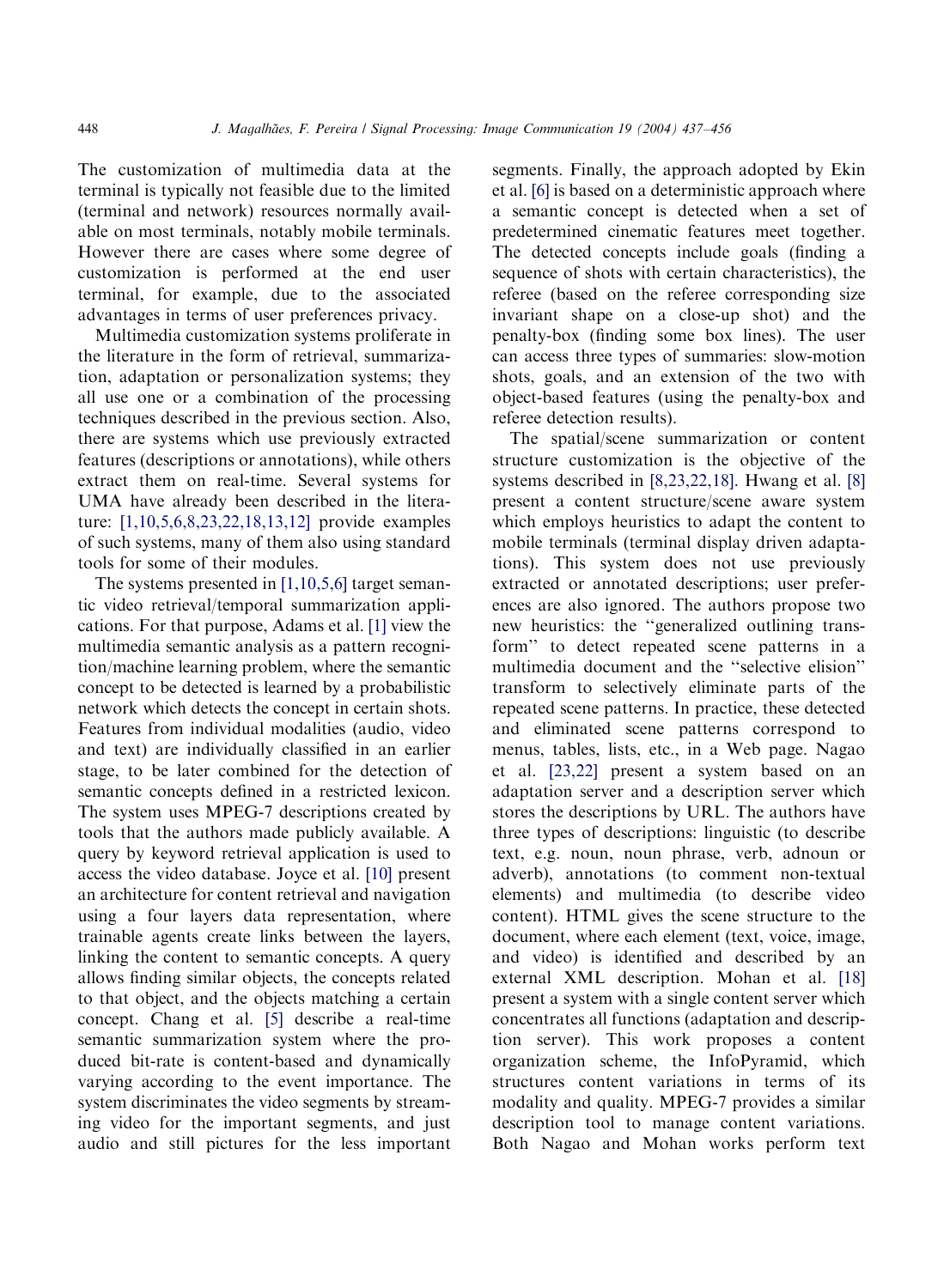summarization, image transcoding, and video summarization (based on manual annotations) and perform scene summarization, by converting tables to lists, evaluating the importance of each content segment in the overall document, and consequently removing or relatively adapting each content segment.

Some multimedia customization systems [\[13,12\]](#page-18-0), dedicate a strong emphasis to the usage environment description. Ma et al. [\[13\]](#page-18-0) present a system where there are no descriptions available and consequently the server (origin or proxy) must extract both content and usage environment characteristics on-the-fly (e.g. bandwidth measurement, terminal characteristics discovery through the HTTP query). The system is composed by an adaptation module, an adaptation decision engine (also responsible for the content analysis), and a user/client/network characteristics discovery module, which uses several heuristics, e.g., looking for patterns in the HTTP headers, and monitoring user behavior (e.g. if the time between page requests is too small, it may be an indication of a link bottleneck, which can be compensated by adapting the content to reduce the data size). Lum et al. [\[12\]](#page-18-0) propose a content adaptation system, which is quite centered on the user context. A proxy-based architecture similar to the one in [\[13\]](#page-18-0) is used to implement a decision engine. The authors devise a method to quantitatively measure the  $\cos$  of a content piece as an *n*-dimensional value. In the preprocessing stage, the decision engine creates a search space consisting of all the possible adaptation decisions (each decision corresponds to a node in the search space). Then each search space node is scored according to the user's preferred QoS. During real-time operation, the optimal node is located by a negotiation algorithm that examines the search space nodes based on the user terminal capabilities, network parameters, and content metadata.

Inspired in the systems presented above, Fig. 9 shows a rather generic architecture of a UMA system. This system, implemented in the context of this paper, deploys the customization engine at the content server and at a proxy server; also it includes a multimedia customization server and other elements more associated to the access to content. The overall system follows the MPEG-21 vision, where multiple Users interact with the purpose to provide the end user the best possible multimedia experience. Each system element performs precise functions; no function overlap is present, meaning that other architectures can be derived from this one by accumulating functions into a single element or by further splitting any of the modules.

The function of each module in the generic UMA system shown in Fig. 9 is:

- *Content server*: Acts as the content source.
- MPEG-7 description tool: Analyzes the multimedia content available at the content server and generates MPEG-7 descriptions that will be stored into an MPEG-7 description server (local or remote to this tool).
- MPEG-7 description server: Stores the MPEG-7 descriptions received from the MPEG-7 description tool; in this database, at least one MPEG-7 description exists for each piece of content. The MPEG-7 description tool consists in a content analyzer that scans the multimedia



Fig. 9. UMA system simplified architecture.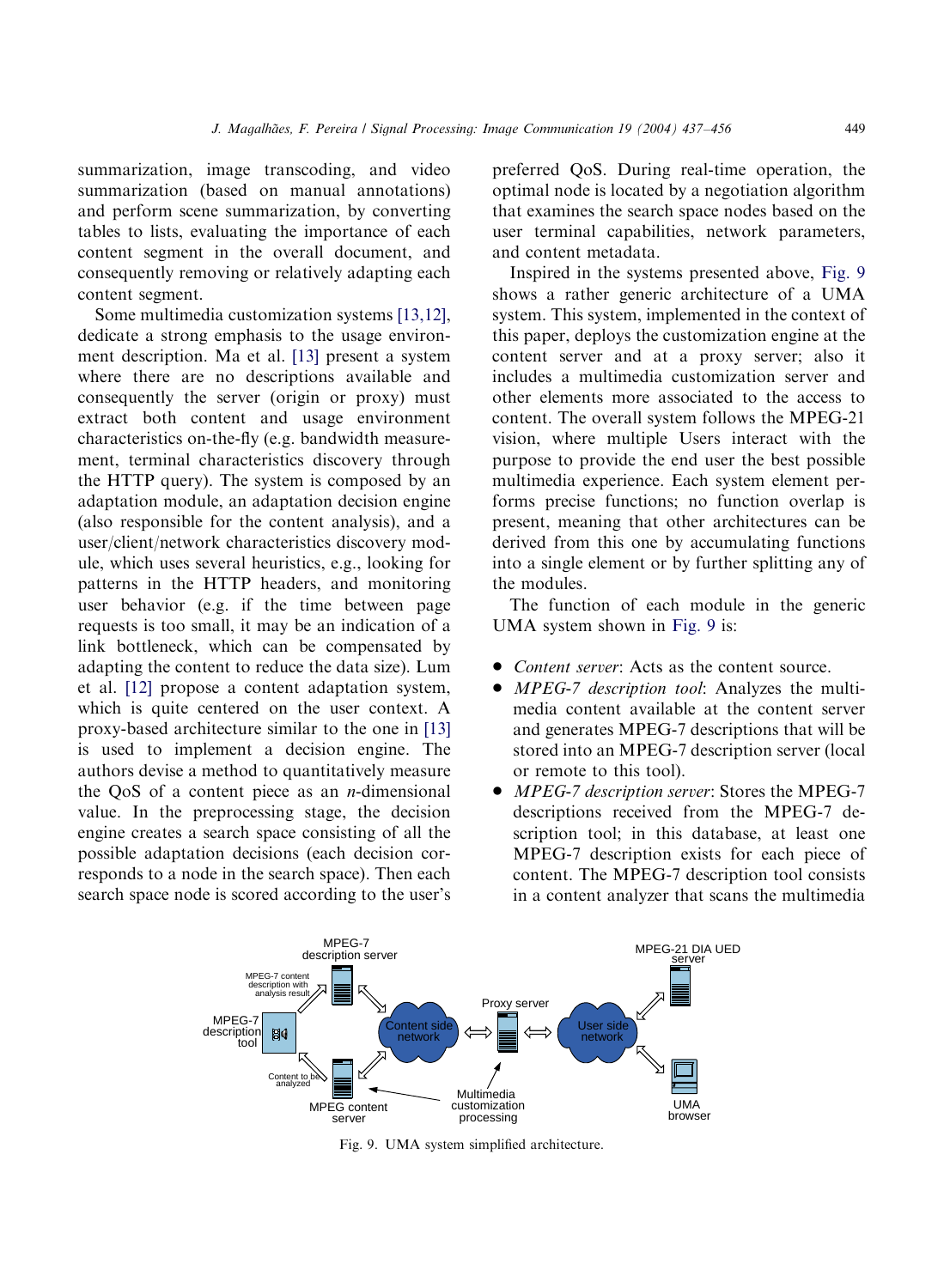content to build MPEG-7 descriptions that will be used later by the customization server. The generated descriptions can be saved locally or posted (through an HTTP command POST) to an MPEG-7 description server. The MPEG-7 description tool implements the media description tools presented in Section 2.1.

- *UMA browser*: Browser used to access content and allowing the user to create and manage his/ her usage environment description. The implemented UMA browser is a Web browser test application, which allows creating, changing and managing several usage environment descriptions (all of its four dimensions), thus simulating several content consumption conditions. The UMA browser sends the MPEG-21 DIA usage environment description to the UED server, which keeps a database of UEDs to be used by the content customization engine when it needs information regarding a certain usage environment.
- *UED server*: Stores the MPEG-21 DIA usage environment description (UED) received from the UMA browser; provides the Customization server with the UED for the usage environment in question.
- *Customization server*: Includes the application implementing the content customization engine (and the needed interfaces) required to provide the best experience to the user for the content he/she asked.

In the application developed, the content server, the MPEG-7 description server and the UED server are Apache Web servers, which implement the HTTP POST command allowing other applications to store descriptions in the server. The MPEG-7 description tool, the customization server, and the UMA browser were implemented specifically for this UMA system.

The customization server implements the content customization engine plus the required modules to interface with a network. Several modules compose the implemented customization server as can be seen in the architecture presented in [Fig. 10](#page-14-0). The major modules in the customization server are

• Network interface manager: Responsible for the network communications between the customization engine, and the other UMA system modules. It is also responsible for retrieving the descriptions, both for content and usage environment. When the processing of a request is complete, this module updates the caching tables with the customized new content and the corresponding descriptions. The caching tables are useful to enable the repurposing of previous adaptations in future similar (or almost similar) requests. It is this module that retrieves the content, either from the local disk (in a server configuration) or from an URL (in a proxy configuration).

- User request processor: This module translates into the MPEG-21 DIA usage environment descriptions other description formats such as WAP UAProf (Wireless Application Protocol—User Agent Protocol) descriptions, and the PocketPC description (PocketPC uses HTTP headers to carry terminal related information, e.g. display resolution, decoding capabilities).
- Multimedia content description analyzer: Parses and validates the MPEG-7 descriptions into the platform internal data memory structures.
- User environment description analyzer: Parses and validates the MPEG-21 DIA UED descriptions into the platform internal data memory structures.
- *Customization action decision*: Matches the content description with the usage environment description and decides which customization solution must be adopted for the content in question, taking into account the available content processing operations.
- Content customization: Performs the content customization operations decided by the previous module. It has several Content customization modules to be used depending on the type of adaptation to be performed (see Section 3).

The Content action decision and the Content customization modules are interdependent since the first one must be aware of the adaptation methods available in the second in order to know which decisions can be executed. The content customization modules implemented perform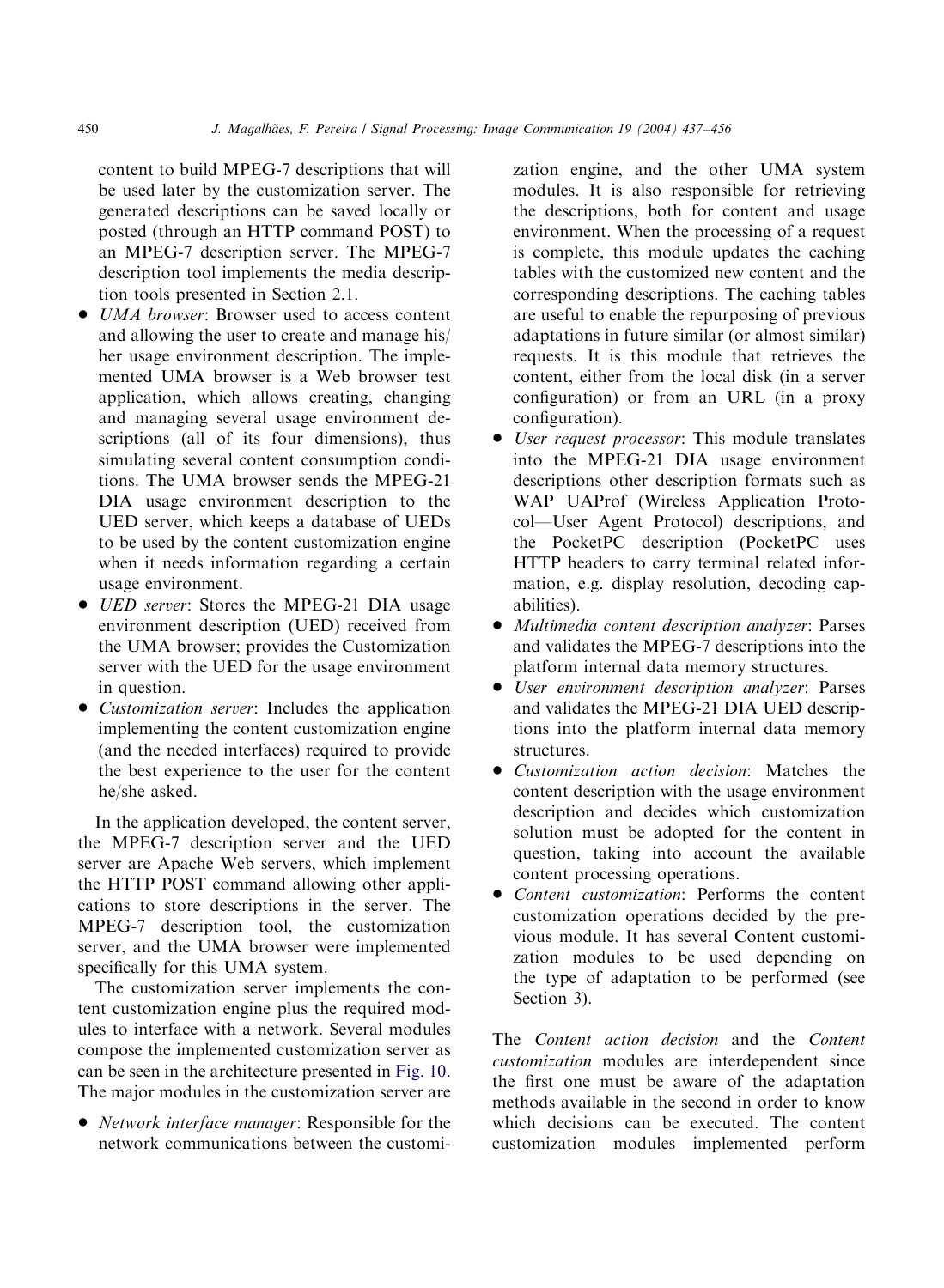<span id="page-14-0"></span>

Fig. 10. Customization server architecture.

transcoding as well as perceptual transformations for images and video content; these adaptation tools are not presented here in detail because they just reproduce state-of-the-art technology. However, the customization server is prepared to receive other customization modules for other data types or with other adaptation capabilities. The perceptual transformation implemented regards a color temperature transformation in the uncompressed domain [\[38\];](#page-19-0) this customization capability is based on the corresponding MPEG-7 low-level visual descriptor, which expresses a human perceptual preference in terms of color temperature  $[16]$ . This is one of the first MPEGbased adaptation systems using MPEG-7 low level descriptions since most available systems are only based on textual descriptions, e.g. the format for the transcoding, or the preferred genre for the summarization.

# 5. Experiments and conclusions

To test the MPEG-based multimedia customization system, the server can be configured as a proxy server or as a content server. The experiments here reported consider transcoding and color temperature perceptual transformation of images and videos.

# 5.1. Test-bed architecture

[Fig. 11](#page-15-0) presents the test-bed used, in a content server configuration, operated with Universal Mobile Telecommunications System (UMTS) and General Packet Radio Service (GPRS) terminals. The two used configurations present the following characteristics:

• Content server configuration: Has the advantage to ease the dynamic (on-the-fly) content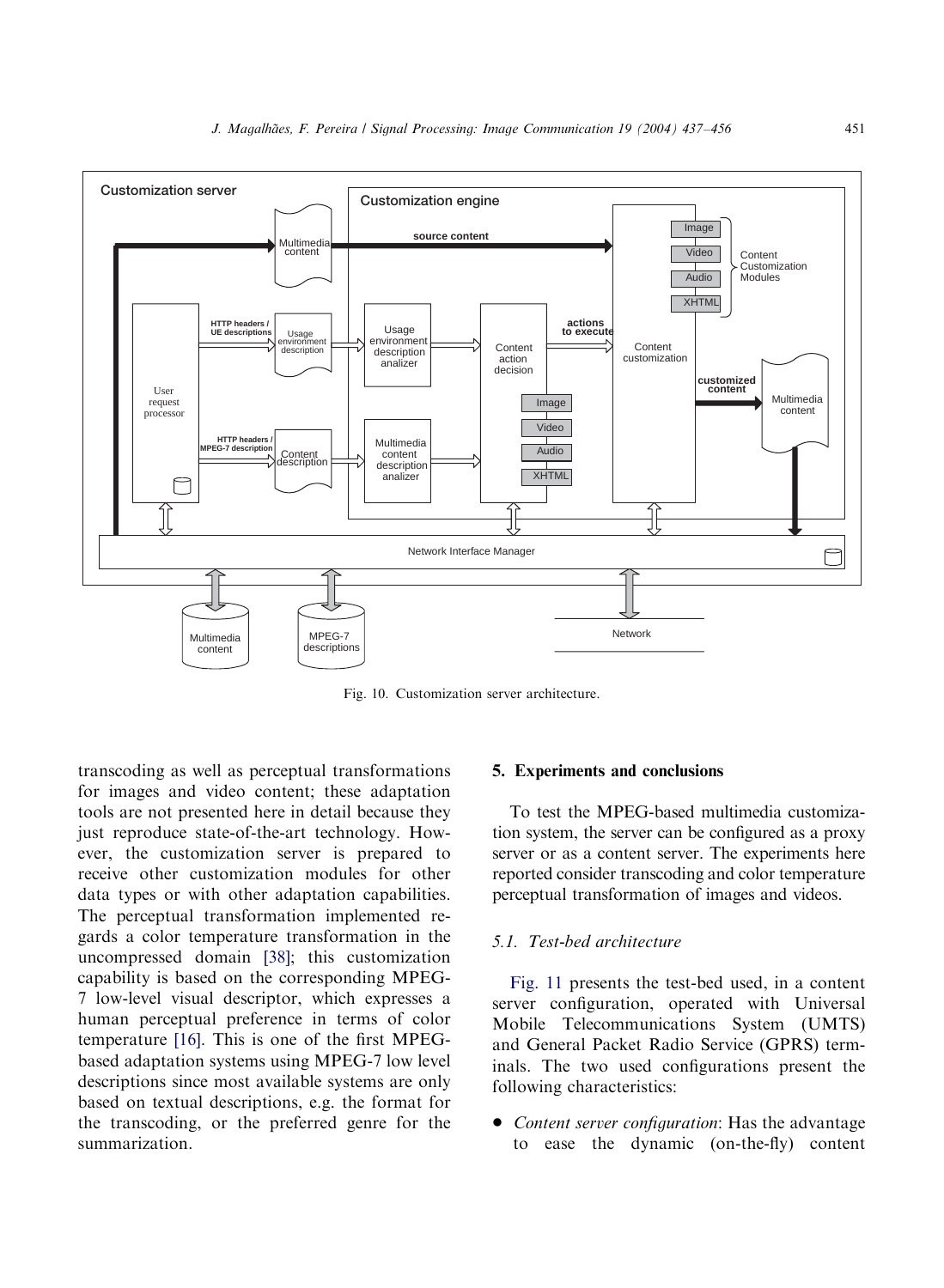<span id="page-15-0"></span>

Fig. 11. Experimental test-bed (left) and PDA connected to the customization server through a UMTS terminal (right).

adaptation because content is locally available. If the author knows that the content will be adapted, and he/she has access to the content server, he/she can have control on the adaptation results. Consequently, the author can tune the adaptation process either by providing transcoding hints in the content description (MPEG-7 allows this), or by providing appropriate variations. It is also necessary to consider content rights management and its implications: since the content has to be changed, the right owner must allow for it and may be even approve the ''re-authored'' content.

• Proxy-based configuration: Since the content is not locally available, this configuration poses more technical difficulties. From the content server to the usage environment, several content customization proxies, with distinct behaviors, may exist in the network. Therefore the tuning that an author could perform with the previous configuration may become impossible to perform here, since the author may have little control over the proxies. Content rights management may become even more critical with a proxy configuration.

# 5.2. Test material and usage environment scenarios

In order to evaluate the influence of large content (high spatial resolution and data size) in the content customization processing, the selected image content ranged from  $320 \times 240$ with 8 bit/pixel to  $1600 \times 1200$  with 24 bit/pixel and the video content ranged from  $176 \times 144$  pixpixels/frame at 64 kbit/s to  $352 \times 288$  pixels/frame at 256 kbit/s. On the user side, several UEDs were used to simulate (using the UMA browser) WAP terminals, and Pocket PCs which should represent terminals and connections with different characteristics.

#### 5.3. Lessons from the experiments

The terminal and network driven adaptation tests performed with the Pocket PC, WAP terminal and UMA browser showed that the same content could be delivered after adaptation to different terminals, thus reducing the maintenance and storage costs of having one content variation for each terminal type. [Fig. 12](#page-16-0) illustrates the same high-resolution image delivered to a PocketPC and a GPRS WAP terminal. In the PocketPC case, the source image is too big to fit its display (see Fig.  $12(a)$ ), resulting in a poor user experience and a large data transfer time. The customized content clearly increased the user experience (see [Fig. 12\(b\)](#page-16-0)), and only the required data was transferred. For the WAP terminal in [Fig. 12\(c\),](#page-16-0) the source content could not even be consumed by the terminal since it is only able to consume black and white images, thus the customization was the only way to access to that piece of content. Similar processing is performed with video: screen size and network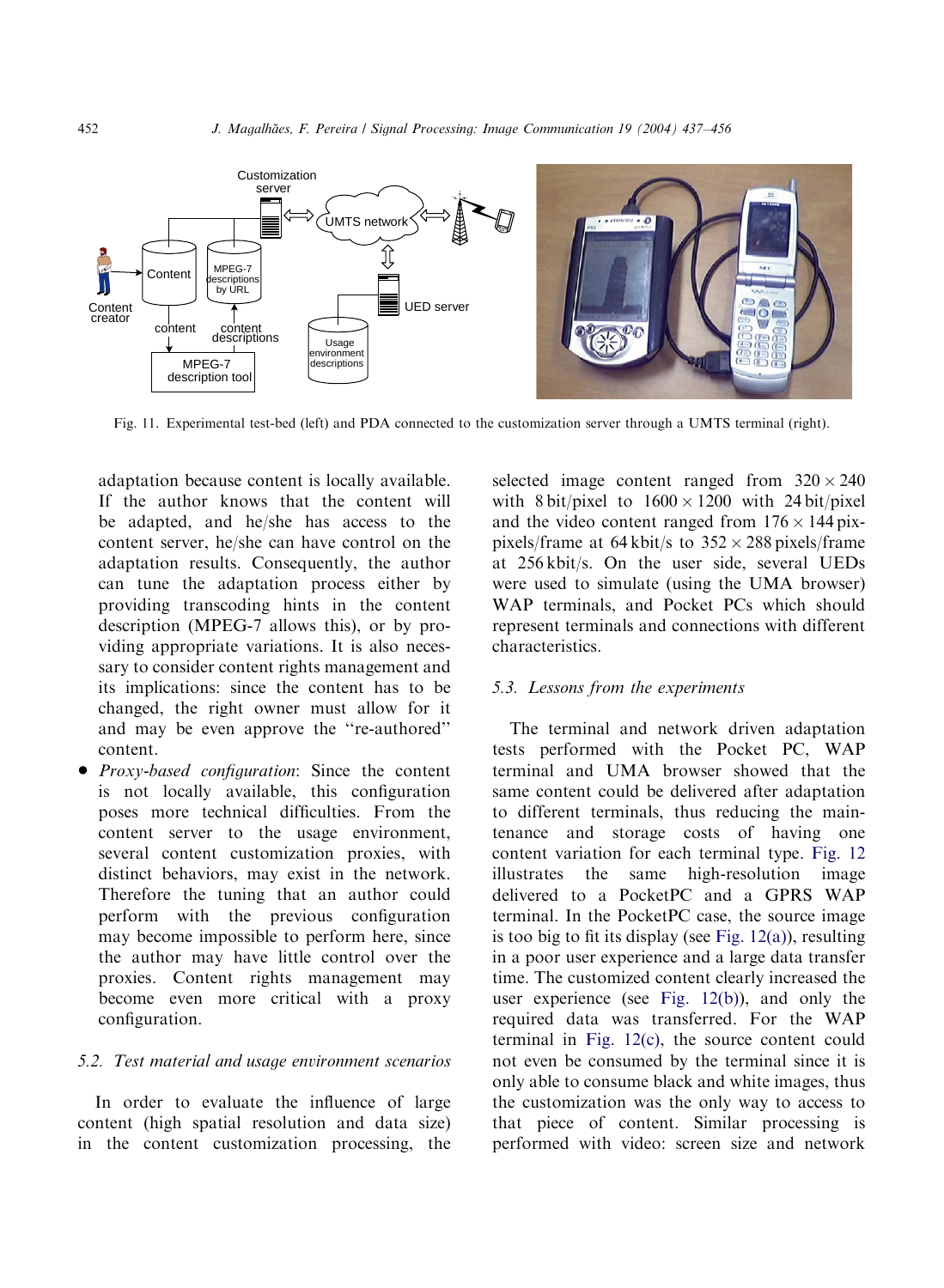<span id="page-16-0"></span>

Fig. 12. Examples: (a) image not customized for a Pocket PC display resolution (only part of the image is seen); (b) image customized for a Pocket PC display resolution; (c) image customized for a black  $&$  white WAP terminal.



Fig. 13. Content variations, from left to right: RGB color space, 24 bit per pixel; gray color space, 8 bit per pixel; gray color space, 2 bit per pixel.

bandwidth are the input parameters for content transcoding.

When a big gap exists between a high resolution source content and the usage environment consumption capabilities, the CPU was taken up for a long period for content processing. In these situations, customization efforts may be reduced by making available strategic variations with characteristics closer to the most popular terminal/network capabilities. Also, the reuse of previous adaptations inserted in the content variations list allows the customization server to take more benefit of previous adaptation efforts; this policy may decrease the CPU occupation at the cost of a larger storage space. For example, a customization server may have several content variations at its disposal (e.g. Fig. 13 illustrates a source image and its variations in terms of bit

depth) and, depending on the terminal, the best variation is selected to perform the remaining adaptation (if needed).

As referred in Section 3.2, customization can also be employed to offer different sensations to the user, notably in terms of hearing and sight. [Fig. 14](#page-17-0) presents some color temperature adaptations, which provide images able to stimulate different visual sensations, e.g. a warmer or colder sensation. The user specifies his preferred color temperature (e.g. by selecting an example image), which will be used in later adaptations. Other perception-based adaptations can provide different sensations, or even help handicap people to better access the content.

Looking at the relative costs of a bit, the  $(low)$ bit storage cost, the (relatively low) bit processing cost and the (relatively high) bit distribution cost,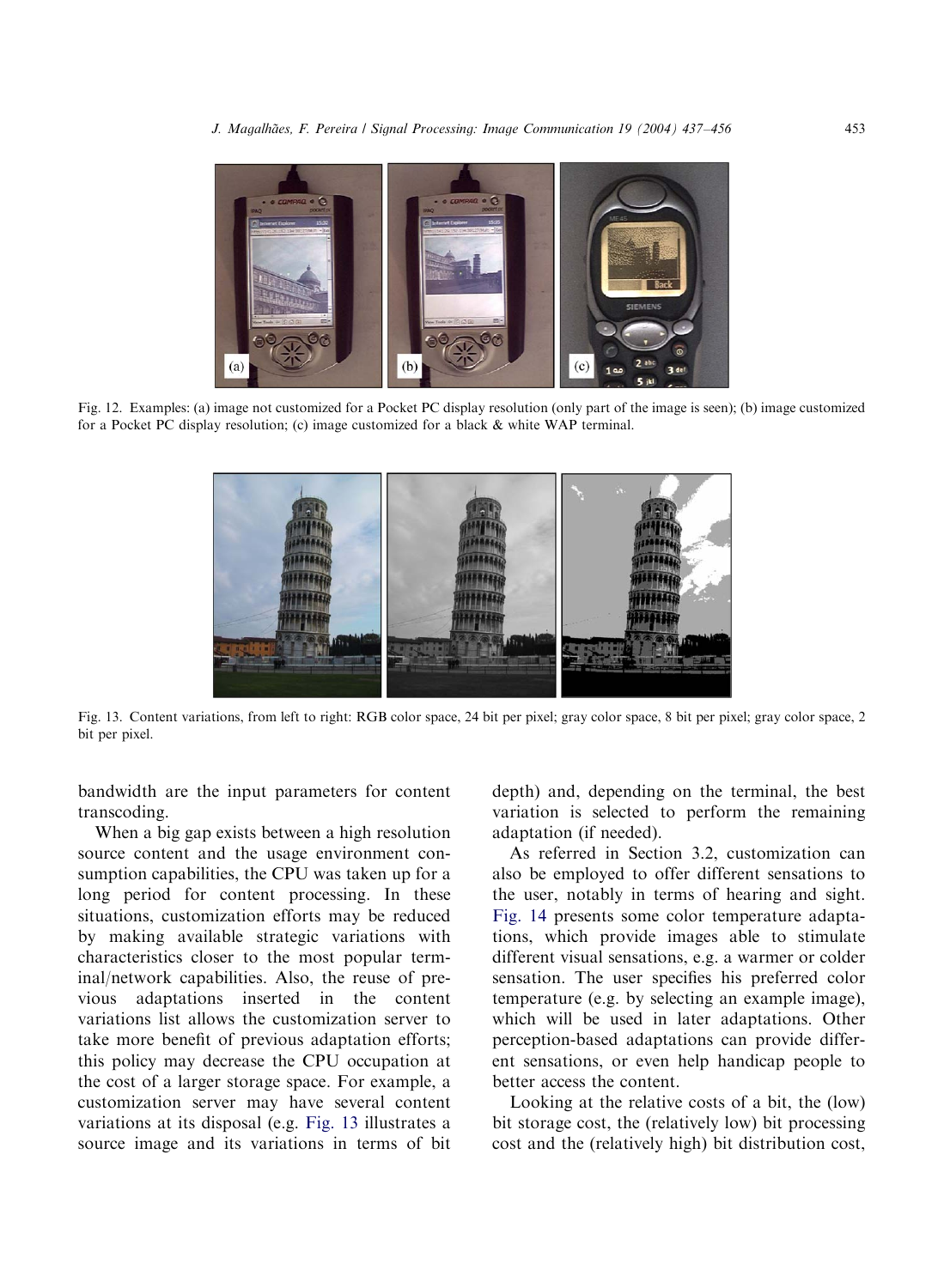<span id="page-17-0"></span>

Fig. 14. Adaptation of an image to different color temperatures, from left to right:  $T = 4135$  K,  $T = 7924$  K, 11711 K.

the above results assume a different shape. These relative costs show that the existence of several content variations as well as off-line content processing is not critical, since storage and computational power (notably off-line) are not that expensive. However, the distribution cost is relatively high, which means that any typical UMA system should explore intensively the storage and processing capabilities to compensate the distribution costs and on-the-fly content processing, thus just distributing the essential content and not any content that cannot be adequately consumed, ideally not generated in real-time.

#### 6. Final remarks

This paper navigated through standards, stateof-the-art tools, algorithms and systems for multimedia customization, concluding with a rather generic system architecture fitting in the MPEG-21 multimedia framework. Now, under the MPEG-21 umbrella, a short discussion on the evolution of the multimedia customization most important parts, content coding tools, content description and usage environment description, will be made.

Content delivery in heterogeneous environments, notably through terminal and network driven customization, may take great benefit of scalable audiovisual coding techniques. There are today a variety of scalable coding standards available, notably JPEG and JPEG 2000 for images, and MPEG-4 scalable profiles for audio and video. MPEG-4 fine granularity scalability (FGS) solution for video is especially relevant due to the very fine adaptation capabilities it provides. The recently initiated MPEG-21 Part 13, called

Scalable Video Coding, targeting the development of an advanced scalable video coding solution where unlike in the past solutions coding efficiency is not affected, confirms the importance that the industry and MPEG keeps giving to this functionality.

Content description shows a different situation, since the MPEG-7 standard is available and providing a vast variety of description tools and no significant changes are foreseen. The great technical challenge is now associated to the automatic low-level to high-level mapping; multimodal processing and semantic networks are also very promising topics. On other fronts, the standard is still missing licensing conditions and may be because of that the industry did not yet take this powerful and still very much unexplored standard with full heart.

And finally, the last link in the content chain: the usage environment and the human user. Technical consumption restrictions in the usage environment (network, hardware or software) may be overcome with content customization although the author's intended usability and subliminal message associated to his/her original creation may be different. It is also true that physical limitations such as bandwidth and processing power may become less relevant as times goes by. The usage environment and its description define multimedia customization limitations and boundaries—the richest they are, the better adaptation results can be achieved.

Usage environments also affect user's predisposition, patience, and most important the time for consuming multimedia. So, according to the user's surrounding environment, different usability/interactivity/information designing rules are used in the content/services creation. These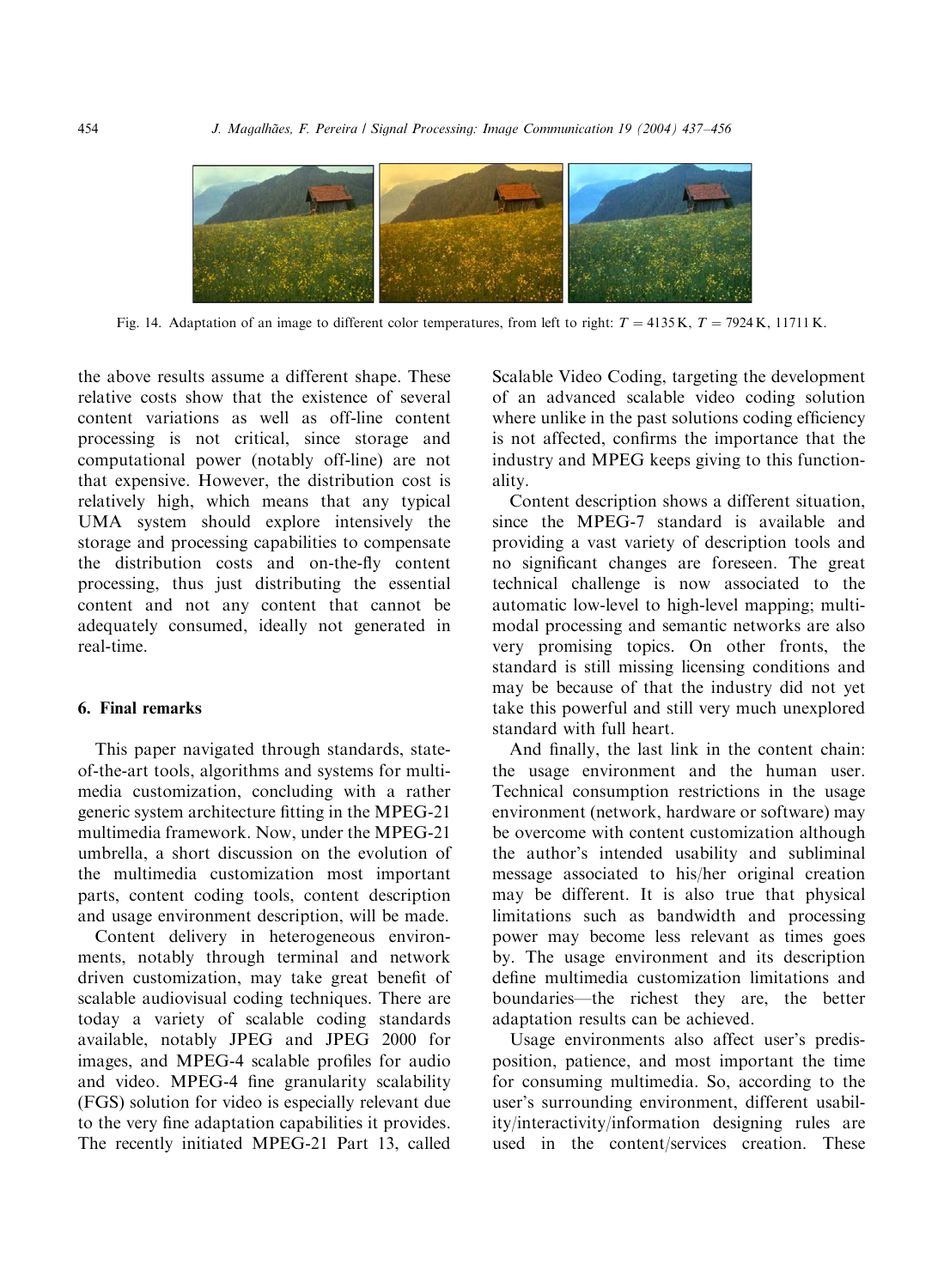<span id="page-18-0"></span>designing rules take into account that the user looks for different experiences in different places the author creates content with a certain quality of experience (QoE) in mind, content to be consumed in a certain experiential environment [9]. With time, the elements through the content chain will give more relevance to human features (semantic and sensory) than before. The content chain will evolve to a higher level of abstraction: the author intended experience (provided through the content) and the experiential environment will be the two ends of the future multimedia chain.

In the content delivery chain, UMA will evolve to a new arena where human factors (expressed through a QoE) will be the most conditioning aspect. UMA will then evolve to Universal Multimedia Experiences (UME) [\[27\],](#page-19-0) where customization has to create the best experience for each experiential environment. The final goal in multimedia customization will then be the maximum preservation of the same QoE, going beyond physical access and entering the world of human experiences.

# References

- [1] W.H. Adams, G. Iyengart, C.-Y. Lin, M.R. Naphade, C. Neti, H.J. Nock, J.R. Smith, Semantic indexing of multimedia content using visual, audio and text cues, EURASIP J. Appl. Signal Process. 2003(2) (February 2003) 170–185.
- [2] Y. Andreopoulos, A. Munteanu, G. Van der Auwera, P. Schelkens, J. Cornelis, Scalable wavelet video-coding with in-band prediction implementation and experimental results, Proceedings of the IEEE International Conference on Image Processing, Vol. 3, Rochester, New York, September 2002, pp. 729–732.
- [3] A.B. Benitez, S.F. Chang, Multimedia knowledge integration, summarization and evaluation, Proceedings of the 2002 International Workshop on Multimedia Data Mining in conjunction with the International Conference on Knowledge Discovery & Data Mining, Edmonton, Alberta, Canada, July 2002.
- [4] S.F. Chang, The holy grail of content-based media analysis, IEEE Multimedia Mag. 9(2) (April–June 2002) 6–10.
- [5] S.-F. Chang, D. Zhong, R. Kumar, Real-time contentbased adaptive streaming of sports videos, IEEE Workshop on Content-Based Access of Image/Video Libraries, Hawaii, USA, 2001.
- [6] A. Ekin, A.M. Tekalp, R. Mehrotra, Automatic soccer video analysis and summarization, IEEE Trans. Image Process. 12(7) (July 2003) 796–807.
- [7] K. Homayounfar, Rate adaptive speech coding for Universal Multimedia Access, IEEE Signal Process. Mag. 20(2) (March 2003) 30–39.
- [8] Y. Hwang, J. Kim, E. Seo, Structure-aware Web transcoding for mobile devices, IEEE Internet Comput. 7(5) (September–October 2003) 14–21.
- [9] R. Jain, Quality of experience, IEEE Multimedia 11(1) (January-March 2004) 95–96.
- [10] D.W. Joyce, P.H. Lewis, R.H. Tansley, M.R. Dobie, W. Hall, Semiotics and agents for integrating and navigating through multimedia representations, Proc. Storage Retrieval Media Databases 3972 (January 2000) 120–131.
- [11] Z. Lei, N.D. Georganas, A rate adaptation transcoding scheme for real-time video transmission over wireless channels, Signal Process.: Image Commun. 18(8) (September 2003) 641–658.
- [12] W.Y. Lum, F.C.M. Lau, A context-aware decision engine for content adaptation, IEEE Pervasive Comput. 1(3) (July–September 2002) 41–49.
- [13] W.Y. Ma, I. Bedner, G. Chang, A. Kuchinsky, H.J. Zhang, A framework for adaptive content delivery in heterogeneous network environments, Proceedings of the SPIE/ACM Conference on Multimedia Computing and Networking 2000, San Jose, USA, February 2000, pp. 86–100.
- [14] J. Magalhães, Universal access to multimedia content based on the MPEG-7 standard, M.Sc. Thesis, Instituto Superior Técnico, Lisbon, Portugal, June 2002.
- [15] J. Magalhães, F. Pereira, Enhancing user interaction in UMA applications, Doc. ISO/MPEG, M7312, MPEG Sydney Meeting, Australia, July 2001.
- [16] J. Magalhães, F. Pereira, MPEG-7 based color temperature customization, ConfTele 2003, Aveiro, Portugal, June 2003, pp. 481–484.
- [17] B.S. Manjunath, P. Salembier, T. Sikora, Introduction to MPEG 7: Multimedia Content Description Language, Wiley, New York, 2002.
- [18] R. Mohan, J. Smith, C.-S. Li, Adapting multimedia internet content for universal access, IEEE Trans. Multimedia 1(1) (March 1999) 104–114.
- [19] MPEG MDS Group, Multimedia framework Part 7: Digital item adaptation, Final Draft International Standard, Doc. ISO/MPEG, N6168, MPEG Waikaloa Meeting, USA, December 2003.
- [20] MPEG Requirements Group, MPEG-21 Multimedia framework, Part 1: Vision, technologies and strategy, Proposed Draft Technical Report, 2nd Edition, Doc. ISO/MPEG N6269, MPEG Waikaloa Meeting, USA, December 2003.
- [21] F. Nack, M. Windhouwer, L. Hardman, E. Pauwels, M. Huijberts, The role of high–level and low–level features in style-based retrieval and generation of multimedia presentations, New Rev. Hypermedia Multimedia 7 (2001) 7–37.